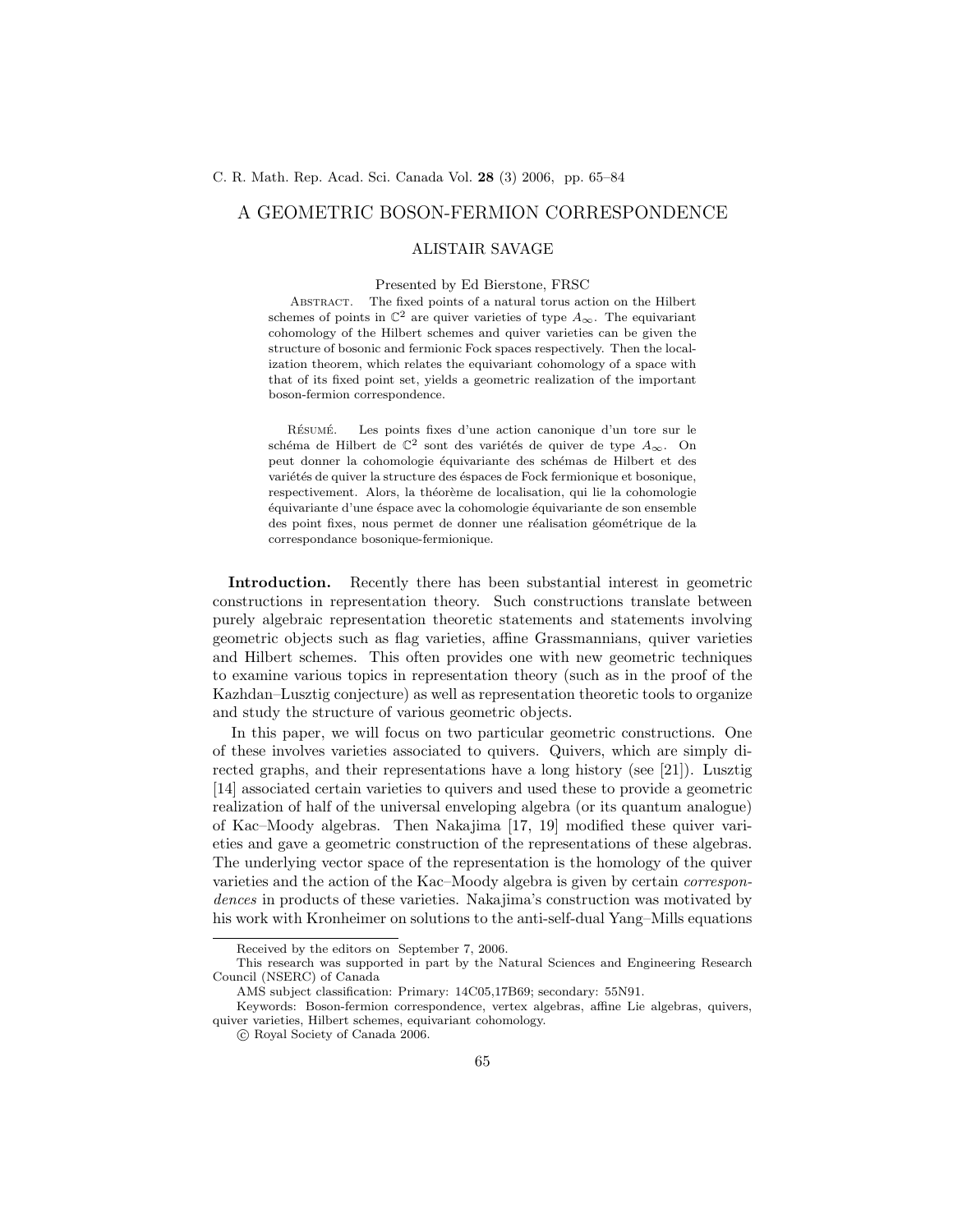on ALE gravitational instantons [10].

The second geometric construction we consider in this paper was developed by Nakajima [20] and Grojnowski [7]. It realizes irreducible representations of infinite-dimensional Heisenberg algebras in the (co)homology of the Hilbert schemes of points on surfaces. This is very similar to the quiver variety picture. In fact, one can view the Hilbert schemes as quiver varieties associated to the so-called Jordan quiver.

These geometric realizations have proven to be very useful. In particular, they provide us with remarkable bases for the corresponding algebraic objects (the so-called canonical and semicanonical bases) that have very nice positivity, integrality and compatibility properties. They also have beautiful connections to other areas of mathematics such as the theory of crystals. Their discovery has opened up a fruitful line of research: to extend the geometric viewpoint by developing geometric constructions of other algebraic results. This approach has been successful in several areas including Weyl group actions, representations of the Virasoro algebra, Demazure modules, and Clifford algebras. In the current paper, we continue along this path and provide a geometric construction of the so called boson-fermion correspondence.

The boson-fermion correspondence is of fundamental importance in mathematical physics. In physics, the terms boson and fermion refer to particles of integer and half-integer spin, respectively. Bosonic and fermionic Fock space, which can be thought of as certain state spaces of bosons and fermions, are mathematically defined to be representations of an infinite-dimensional Heisenberg or oscillator algebra and an infinite-dimensional Clifford algebra (and the Lie algebra  $sl_{\infty}$  or  $gl_{\infty}$ ), respectively. The boson-fermion correspondence describes a precise relationship between these two spaces. It plays an important role in the theory of vertex operators and the basic representation of affine Lie algebras (see [3, 5] and references therein).

We will use the constructions discussed above to describe a realization of the boson-fermion correspondence using the geometry of Hilbert schemes and quiver varieties. Let  $X_n$  denote the Hilbert scheme of n points in  $\mathbb{C}^2$  (see Section 4). There is a natural torus action on  $X_n$  and one can consider the associated equivariant cohomology on which there is an action of an infinite-dimensional Heisenberg algebra. The generators of the algebra act by "adding or removing points" along the x-axis in  $\mathbb{C}^2$ . This yields the geometric realization of bosonic Fock space. That of the fermionic Fock space is obtained by considering the quiver varieties corresponding to the basic representation of  $sl_{\infty}$ . In this case the varieties are simply points which, as was shown in [6], can be naturally enumerated by Young diagrams.

We will see that the torus fixed points of the Hilbert schemes are naturally identified with the  $sl_{\infty}$  quiver varieties. The localization theorem states that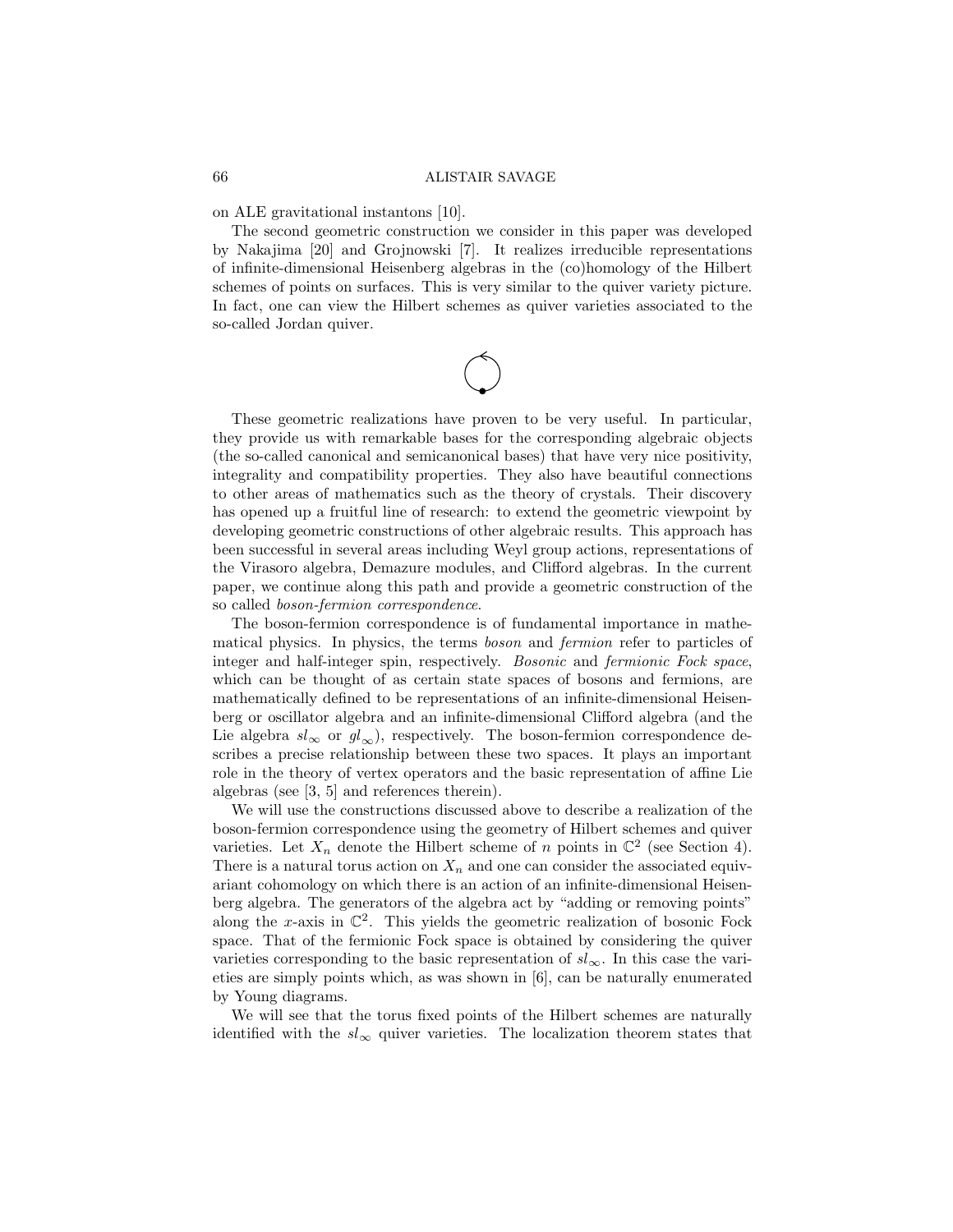under certain assumptions the equivariant cohomology of a space with the action of a torus  $T$  is isomorphic to the equivariant cohomology of its  $T$ -fixed points. Thus, the localization theorem yields an isomorphism between the geometric constructions of the bosonic and fermionic Fock spaces and a geometric bosonfermion correspondence. We then see that the bosons correspond to "global" additions of points while the fermions corresponds to "local" operators. That is, the bosons naturally act on the equivariant cohomology of the entire Hilbert scheme while the fermions naturally act at its torus fixed points.

We note that in [13] Li, Qin, and Wang found that the *multi-point trace* function, a generating function of intersection numbers of equivariant Chern characters in spaces isomorphic to the Hilbert schemes mentioned above, is related in a simple way to the characters of the fermionic Fock space when the equivariant cohomology of these spaces (with the natural geometric structure of bosonic Fock space) is identified with fermionic Fock space via the boson-fermion correspondence.

As mentioned above, the geometric constructions of the two representations considered in this paper are not new. The goal here is rather to examine the interplay between them. The important step is the identification of the quiver varieties for  $sl_{\infty}$  with the torus-fixed points of the Hilbert scheme. We believe this point of view to be important for two reasons. First of all, it allows one to identify a fundamental concept in equivariant cohomology, the localization theorem, with an important concept in mathematical physics, the boson-fermion correspondence. Secondly, we expect this idea to lead to other interesting results. For example, if one considers a finite cyclic subgroup  $\Gamma$  of the torus, the Γ-fixed points of the Hilbert scheme can be naturally identified with affine quiver varieties of type A. Thus, we expect that an extension to this setting of the ideas presented here will lead to new geometric interpretations of the vertex operator construction of representations of affine Lie algebras (see [7] for some results in this direction) and perhaps explicit algebraic descriptions in the vertex operator framework of the natural bases coming from the geometric picture. We see the current paper as an important first step in this direction.

The organization of the paper is as follows. In Sections 1 and 2 we review the boson-fermion correspondence and the localization theorem in equivariant cohomology. In Section 3 we describe the geometric construction of fermionic Fock space using quiver varieties and in Section 4 we describe the torus fixed points of the Hilbert scheme and their identification with quiver varieties. Then in Section 5 we recall the geometric realization of bosonic Fock space using Hilbert schemes. Finally, in Section 6 we state the geometric boson-fermion correspondence.

1. The boson-fermion correspondence. The boson-fermion correspondence is an isomorphism between two representations of an infinite-dimensional Heisenberg algebra (or the closely related oscillator algebra). These representations are on the bosonic and fermionic Fock spaces. In this section we recall the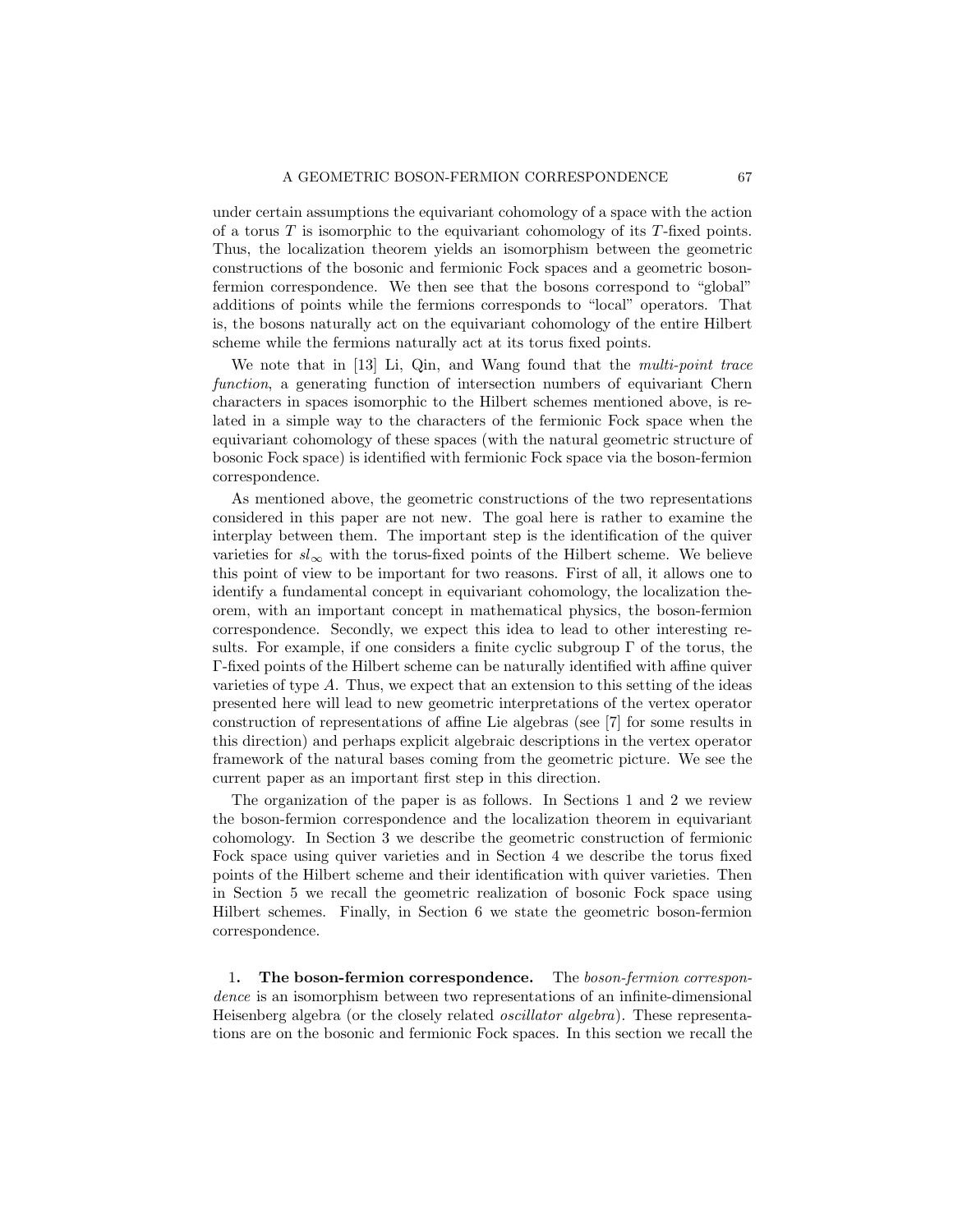two representations and the isomorphism between them. For further details we refer the reader to [9, §§ 14.9–14.10].

Define the oscillator algebra to be the Lie algebra

$$
\mathfrak{s}=\bigoplus_{m\in\mathbb{Z}}\mathbb{C} s_m\oplus\mathbb{C} K
$$

with commutation relations

(1.1) 
$$
[\mathfrak{s}, K] = 0, \quad [s_m, s_n] = m\delta_{m,-n}K.
$$

The subalgebra spanned by  $s_n$ ,  $n \neq 0$ , and K is an infinite-dimensional Heisenberg algebra. The oscillator algebra has a natural representation on the full bosonic Fock space

$$
B=\mathbb{C}[p_1,p_2,\ldots;q,q^{-1}],
$$

a polynomial algebra on indeterminates  $p_1, p_2, \ldots$  and  $q, q^{-1}$ . Physically, this space can be thought of as a certain state space of bosons (particles of integer spin). The indeterminate  $p_k$  represents a particle in state k. Note that more than one boson can occupy the same state.

The representation  $r^B$  of the oscillator algebra  $\mathfrak s$  on  $B$  is given by

$$
r^{B}(s_{m}) = m \frac{\partial}{\partial p_{m}}, \quad r^{B}(s_{-m}) = p_{m} \text{ for } m > 0,
$$

$$
r^{B}(s_{0}) = q \frac{\partial}{\partial q}, \quad r^{B}(K) = 1.
$$

The operators  $s_{-m}$  and  $s_m$  can be thought of as creation and annihilation operators respectively.

We next describe another representation of the oscillator algebra. An infinite expression of the form

$$
\underline{i_0} \wedge \underline{i_1} \wedge \underline{i_2} \wedge \cdots,
$$

where  $i_0, i_1, \ldots$  are integers satisfying

$$
i_0 > i_1 > i_2 > \cdots
$$
,  $i_n = i_{n-1} - 1$  for  $n \gg 0$ ,

is called a *semi-infinite monomial*. Let  $F$  be the complex vector space with basis consisting of all semi-infinite monomials, and let  $H(\cdot, \cdot)$  denote the Hermitian form on  $F$  for which this basis is orthonormal.  $F$  is called the full fermionic Fock space. Physically, it can be thought of as a certain state space of fermions (particles of half-integer spin), with the integers appearing in a semi-infinite monomial labeling the various states. Note that the fermions satisfy the Pauli exclusion principle: no two particles can occupy the same state. Let

$$
|m\rangle = m \wedge m - 1 \wedge m - 2 \wedge \cdots
$$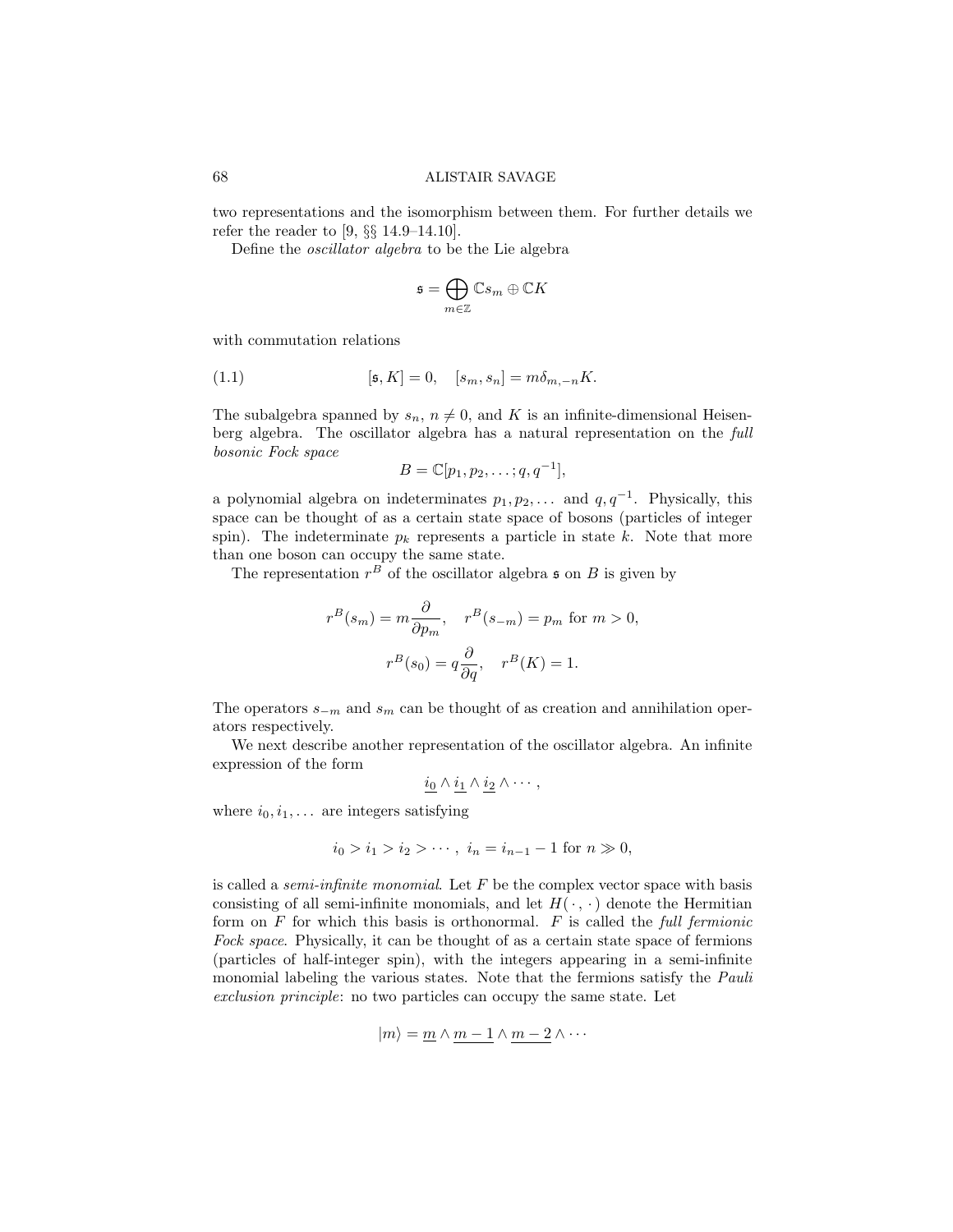be the vacuum vector of charge  $m$ . We say that a semi-infinite monomial has *charge m* if it differs from  $|m\rangle$  at only a finite number of places. Thus  $\varphi$  =  $i_0 \wedge i_1 \wedge \cdots$  is of charge m if  $i_k = m - k$  for  $k \gg 0$ . Let  $F^{(m)}$  denote the  $\overline{\text{linear}}$  span of all semi-infinite monomials of charge m. Then we have the charge decomposition

$$
F = \bigoplus_{m \in \mathbb{Z}} F^{(m)}.
$$

We call  $F^{(0)}$  fermionic Fock space.

To any partition  $\lambda = (\lambda_1 \geq \lambda_2 \geq \cdots \geq 0)$  we associate a semi-infinite monomial  $\varphi_{\lambda} = \underline{i_0} \wedge \underline{i_1} \wedge \cdots$  of charge m, by letting  $i_k = (m - k) + \lambda_k$ . This gives a bijection between the set of all semi-infinite monomials of a fixed charge  $m$ and the set  $P$  of all partitions (finite non-increasing sequences of non-negative integers). We define the *energy* of  $\varphi_{\lambda}$  to be  $|\lambda| := \sum_{i} \lambda_i$ , the size of the partition λ. Let  $F_j^{(m)}$  denote the linear span of all semi-infinite monomials of charge m and energy  $j$ . We then have the energy decomposition

$$
F^{(m)} = \sum_{j \in \mathbb{Z}} F_j^{(m)}
$$

For  $j \in \mathbb{Z}$ , define the *wedging* and *contracting* operators  $\psi_j$  and  $\psi_j^*$  on F by:

.

$$
\psi_j(\underbrace{i_0 \wedge \underbrace{i_1} \wedge \cdots}) = \begin{cases}\n0 & \text{if } j = i_s \text{ for some } s, \\
(-1)^{s+1} \underbrace{i_0} \wedge \cdots \wedge \underbrace{i_s} \wedge \underbrace{j} \wedge \underbrace{i_{s+1}} \wedge \cdots & \text{if } i_s > j > i_{s+1}.\n\end{cases}
$$
\n
$$
\psi_j^*(\underbrace{i_0} \wedge \underbrace{i_1} \wedge \cdots) = \begin{cases}\n0 & \text{if } j \neq i_s \text{ for all } s, \\
(-1)^s \underbrace{i_0} \wedge \underbrace{i_1} \wedge \cdots \wedge \underbrace{i_{s-1}} \wedge \underbrace{i_{s+1}} \wedge \cdots & \text{if } j = i_s.\n\end{cases}
$$

These can be thought of as creation and annihilation operators. The operator  $\psi_j$  creates a particle in state j while the operator  $\psi_j^*$  annihilates a particle in state  $j$ . Note that

$$
\psi_j(F^{(m)}) \subseteq F^{(m+1)}, \quad \psi_j^*(F^{(m)}) \subseteq F^{(m-1)}.
$$

The operators  $\psi_j$  and  $\psi_j^*$  are called *free fermions*. One can check directly that  $\psi_j$  and  $\psi_j^*$  are adjoint with respect to the Hermitian form  $H(\cdot, \cdot)$  and that the following relations hold:

(1.2) 
$$
\psi_i \psi_j^* + \psi_j^* \psi_i = \delta_{ij}, \quad \psi_i \psi_j + \psi_j \psi_i = 0, \quad \psi_i^* \psi_j^* + \psi_j^* \psi_i^* = 0.
$$

Thus, the operators  $\psi_j$  and  $\psi_j^*$  generate a Clifford algebra Cl. It is easily seen that  $F$  is an irreducible Cl-module and that

$$
\psi_j | m \rangle = 0
$$
 for  $j \le m$ ,  $\psi_j^* | m \rangle = 0$  for  $j > m$ .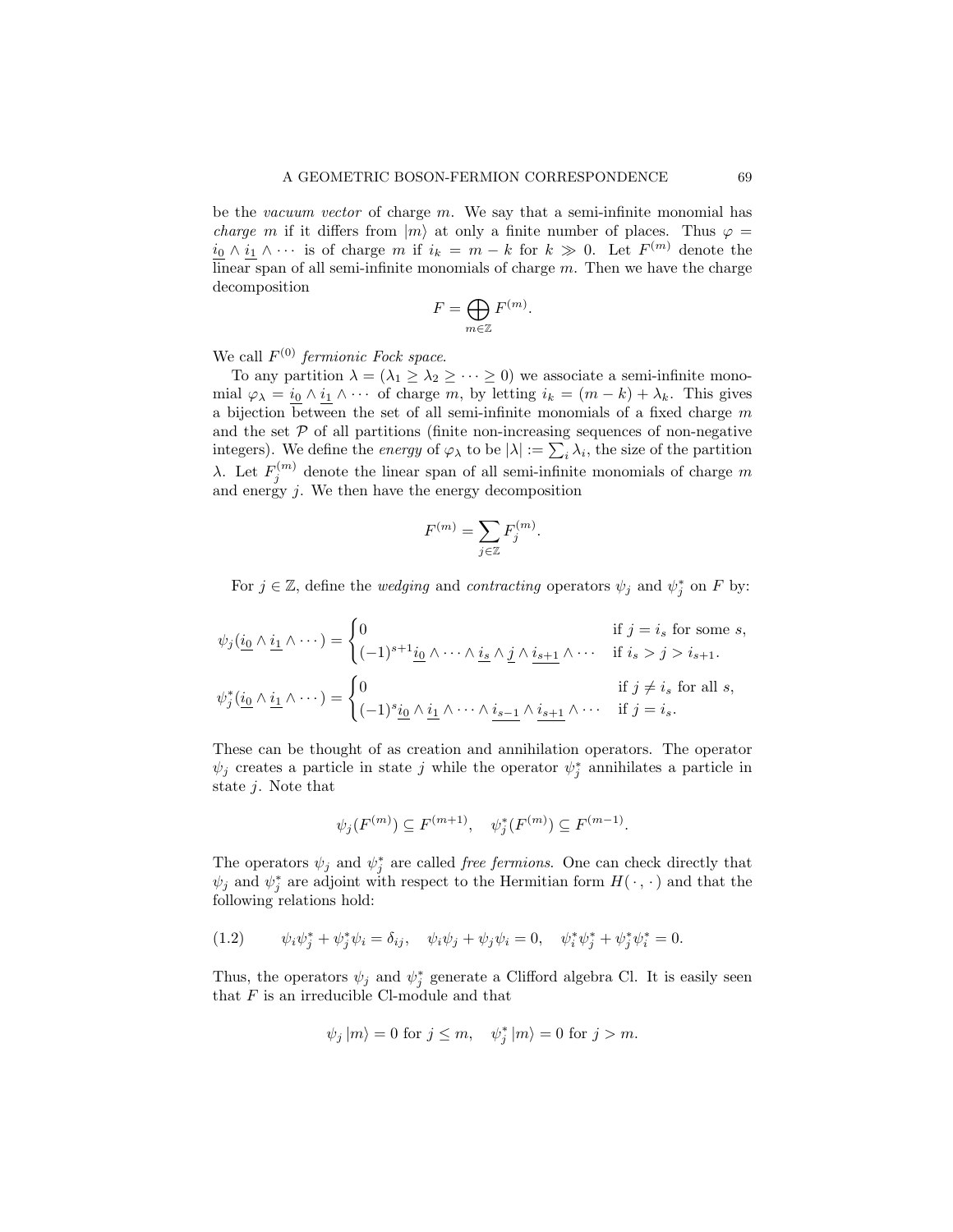Let  $gl_{\infty}$  denote the Lie algebra of all complex (infinite) matrices  $(a_{ij})_{i,j\in\mathbb{Z}}$  such that the number of nonzero  $a_{ij}$  is finite, with the usual commutator bracket, and let

$$
sl_{\infty} = \{ a \in gl_{\infty} \mid \text{tr } a = 0 \}.
$$

Let  $E_{ij} \in gl_{\infty}$  denote the matrix with  $(i, j)$ -entry equal to one and all other entries equal to zero.

There is an embedding  $gl_{\infty} \to \text{Cl}$  defined by

$$
r(E_{ij}) = \psi_i \psi_j^*
$$

and this defines a representation r of  $gl_{\infty}$  on F. It is easy to see that each  $F^{(m)}$ is stable under the action of  $gl_{\infty}$  and thus r restricts to a representation  $r_m$  of  $gl_{\infty}$  on  $F^{(m)}$  for each  $m \in \mathbb{Z}$ . Note that  $r({}^t\bar{a})$  and  $r(a)$ , for  $a \in gl_{\infty}$ , are adjoint operators with respect to the Hermitian form H.

One can check that  $gl_{\infty}$  acts by derivations on F. That is, for  $a = (a_{ij}) \in gl_{\infty}$ ,

(1.3) 
$$
r(a)(\underline{i_0} \wedge \underline{i_1} \wedge \cdots) = (a \cdot \underline{i_0}) \wedge \underline{i_1} \wedge \cdots + \underline{i_0} \wedge (a \cdot \underline{i_1}) \wedge \cdots,
$$

where we view  $j$  as the vector with  $j$ -th component one and all other components zero. Thus  $a \cdot \underline{j} = \sum_i a_{ij} \underline{i}$ . One can then use the usual rules of exterior algebra to express the right-hand side of (1.3) in terms of semi-infinite monomials. Thus  $F$  is an infinite generalization of the usual exterior algebra. For this reason,  $r$  is often called the infinite wedge representation.

The representations  $r_m$  are irreducible. Also,

$$
r_m(E_{ij}) |m\rangle = \begin{cases} 0 & \text{if } i < j \text{ or } i = j > m, \\ |m\rangle & \text{if } j \le m. \end{cases}
$$

Thus, as an  $sl_{\infty}$ -module,  $F^{(m)}$  is isomorphic to the irreducible integral representation  $L(\omega_m)$  of highest weight  $\omega_m$ , where  $\omega_m$  is the fundamental weight defined by  $\langle \omega_m, \alpha_j^{\vee} \rangle = \delta_{mj}$ . Here the  $\alpha_j^{\vee}$  are the simple coroots and  $\langle \cdot, \cdot \rangle$  is the usual pairing between weights and coweights. The representation  $r_0$  of  $gl_{\infty}$  (or  $sl_{\infty}$ ) on  $F^{(0)}$  is called the *basic representation*.

We can define an  $\mathfrak{s}$ -module structure on  $F^{(m)}$  by introducing the free bosons

$$
\alpha_n = \sum_{j \in \mathbb{Z}} \psi_j \psi_{j+n}^*, \ n \in \mathbb{Z} \setminus \{0\},
$$

$$
\alpha_0 = \sum_{j > 0} \psi_j \psi_j^* - \sum_{j \le 0} \psi_j^* \psi_j.
$$

Note that while the sums involved in the above definitions are infinite, all but a finite number of them act as zero on any semi-infinite monomial, and so the operations are well-defined.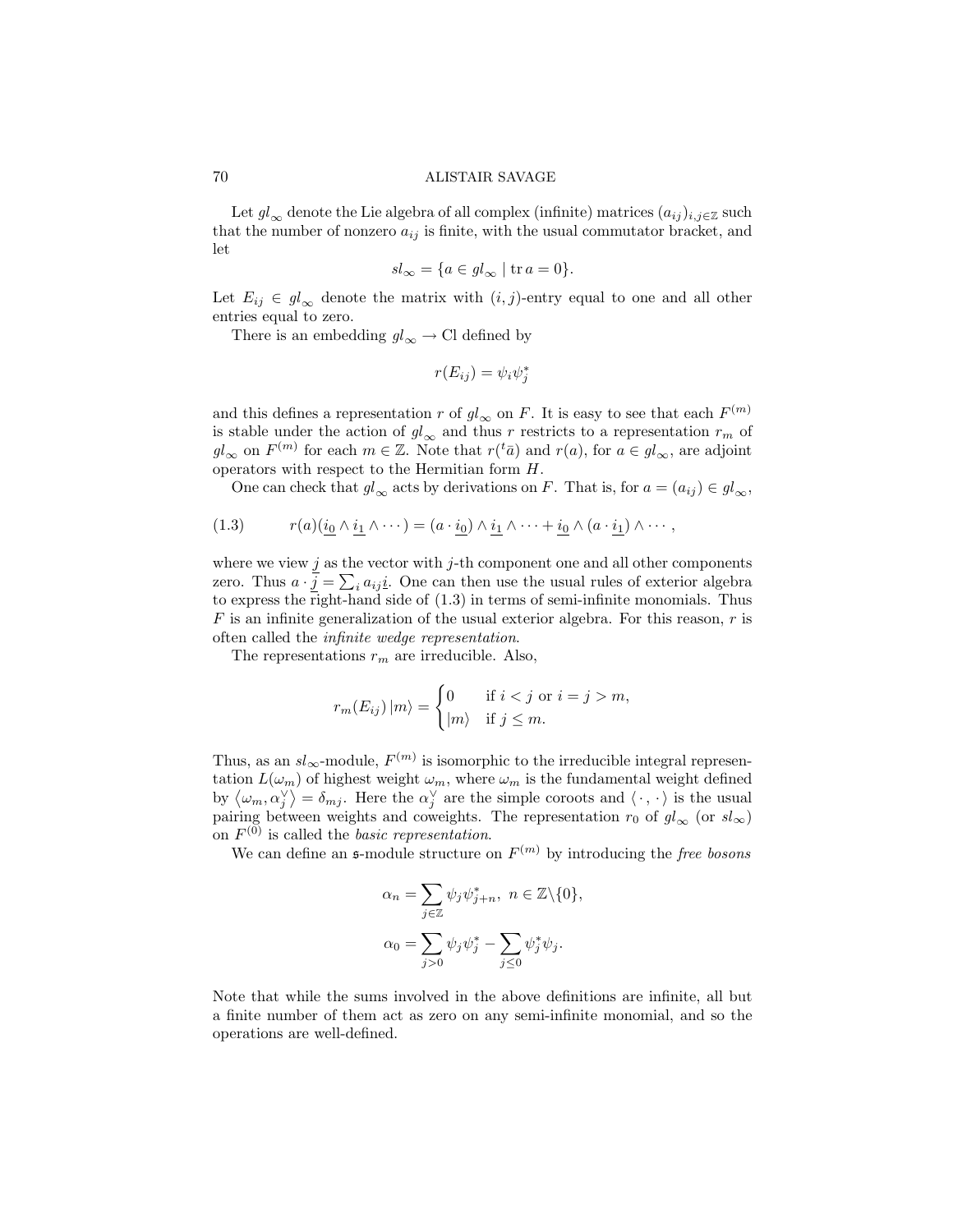PROPOSITION 1.1. ([9, Proposition 14.9]) The map  $s_n \mapsto \alpha_n, n \in \mathbb{Z}, K \mapsto$ Id defines an  $\mathfrak{s}\text{-module}$  structure on  $F^{(m)}$ , and  $F^{(m)}$  is irreducible for all  $m \in \mathbb{Z}$ .

Note that

$$
\alpha_0|_{F^{(m)}}=m\mathbf{1}
$$

and that  $\alpha_m$  and  $\alpha_{-m}$  are adjoint operators.

It follows from Proposition 1.1 and a uniqueness property for representations of  $\mathfrak s$  (see [9, Corollary 9.13]) that there is a unique isomorphism of  $\mathfrak s$ -modules

$$
\sigma\colon F\stackrel{\cong}{\to} B,
$$

such that  $\sigma(|m\rangle) = q^m$ . Note that

$$
\sigma(F^{(m)}) = B^{(m)} := q^m \mathbb{C}[p_1, p_2, \dots].
$$

We will denote this restriction of  $\sigma$  to  $F^{(m)}$  by  $\sigma_m$ . Also, we call  $B^{(0)}$  bosonic Fock space.

For a partition  $\lambda \in \mathcal{P}$ , we recall the definition of the *Schur polynomial*  $S_{\lambda}$ . First, one defines the elementary Schur polynomials  $S_n$  by

$$
S_n = 0 \text{ for } n < 0, \quad S_0 = 1,
$$
  

$$
S_n = \sum_{\mu \vdash n} \frac{1}{z_{\lambda}} p_1^{m_1(\mu)} p_2^{m_2(\mu)} \dots \text{ for } n > 0.
$$

Here,  $\mu \vdash n$  means that  $\mu$  is a partition of size n. Recall that  $m_i(\mu)$  is the number of parts of  $\mu$  equal to *i*. Then for  $\lambda = (\lambda_1 \leq \lambda_2 \leq \cdots) \in \mathcal{P}$  define

$$
S_{\lambda} = \det(S_{\lambda_i + j - i})_{1 \le i, j \le |\lambda|}.
$$

Note that to translate to the definition of Schur polynomials in the ring of symmetric functions in variables  $x_1, x_2, \ldots$  (see [15]), one should replace  $p_i$  with the i-th power sum.

If  $\varphi_{\lambda} \in F^{(m)}$  is a semi-infinite monomial, then (see [9, Theorem 14.10])

$$
\sigma(\varphi_{\lambda}) = q^m S_{\lambda}.
$$

The process we have just outlined, constructing bosons in terms of fermions acting on full fermionic Fock space, is called bosonization. There exists an opposite procedure, fermionization, which consists of constructing fermions in terms of bosons acting on full bosonic Fock space. This task is somewhat more complicated, involving vertex operator algebras. Since we do not need fermionization in the current paper, we will not describe the procedure here, but instead refer the reader to [9, §§ 14.9-14.10].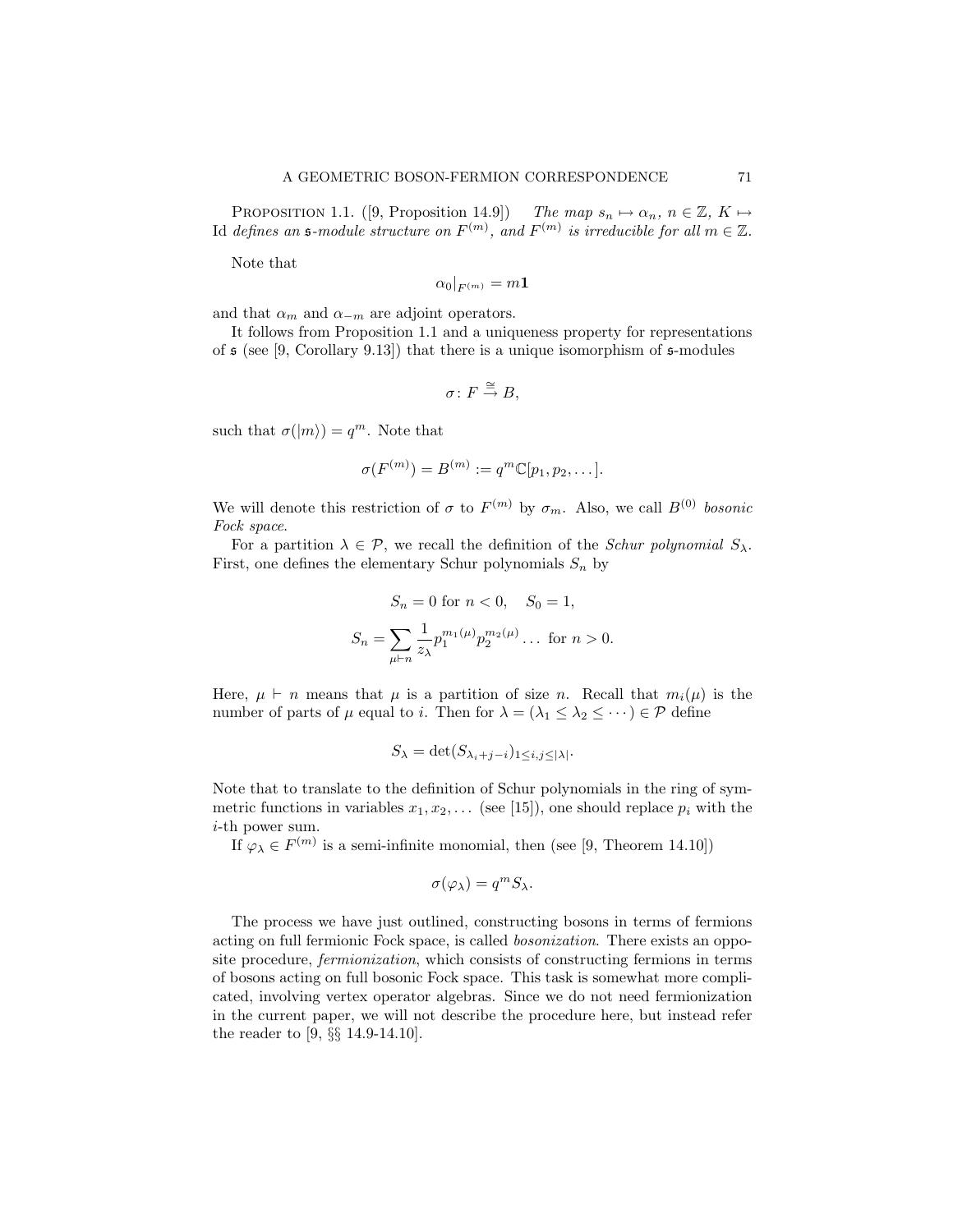2. Equivariant cohomology and localization. In this section, we recall the definition of equivariant cohomology and the localization theorem. This will be our main tool in relating the geometric realizations of the bosonic and fermionic Fock spaces, thus yielding a geometric boson-fermion correspondence. We concentrate on the case where the group is the torus, and follow the presentation in [2].

Let  $T = \mathbb{C}^*$  be the one-dimensional torus. For an algebraic variety X equipped with a T-action, let  $H^*_T(X)$  denote the equivariant cohomology ring of X with complex coefficients. We recall the definition. Let  $BT = \mathbb{CP}^{\infty}$  and  $ET$  be the tautological bundle on  $\mathbb{CP}^{\infty}$ . Set  $X_T = X \times_T ET$ . This is a bundle over BT with fiber  $X$ . Then, by definition,

$$
H^*_T(X) = H^*(X_T),
$$

where  $H^*(X_T)$  is the ordinary cohomology of  $X_T$ .

Recall that we have flat equivariant pullbacks and proper equivariant pushforwards in equivariant cohomology. If pt is the space consisting of a single point with the trivial T-action, then  $H^*_{T}(\text{pt}) = \mathbb{C}[t]$  where t is an element of degree 2. Thus, by the pullback via  $M \to \text{pt}$ ,  $H^*_T(X)$  has the structure of a  $\mathbb{C}[t]$ -module. For a proper T-equivariant morphism  $f: Y \to X$  of algebraic varieties, we have a Gysin map  $f_! : H^*_T(Y) \to H^*_T(X)$ . If Y is a T-equivariant codimension-k closed subvariety of X and  $i: Y \hookrightarrow X$  is the inclusion map, we define

$$
[Y] = i_!(1_Y) \in H_T^{2k}(X),
$$

where  $1_Y \in H^0_T(Y)$  is the unit in  $H^*_T(Y)$ 

An *equivariant vector bundle* is a vector bundle  $E$  over  $X$  such that the action of T on X lifts to an action of E which is linear on the fibers. Then  $E_T$  is a vector bundle over  $X_T$  and the *equivariant Chern classes*  $c_k^T(E) \in H_T^*(X)$  are defined to be the ordinary Chern classes  $c_k(E_T)$ . If E has rank r, then the top Chern class  $c_r^T(E)$  is called the *equivariant Euler class* of E and is denoted  $e_T(E) \in H^*_T(X)$ .

Very important in our discussion will be the localization theorem which we now describe. Suppose that  $X$  is smooth and has a  $T$ -action. Then the fixed point locus  $X^T$  is a union of smooth connected components  $Z_j$ . Let  $i_j: Z_j \hookrightarrow X$ be the inclusion and let  $N_j$  denote the normal bundle of  $Z_j$  in X. Then  $N_j$  is an equivariant vector bundle and thus has an equivariant Euler class

$$
e_T(N_j) \in H^*_T(Z_j).
$$

The equivariant inclusion  $i_j: Z_j \to X$  induces the pullback map  $i_j^*: H^*_T(X) \to$  $H^*_T(Z_j)$ . The Gysin map

$$
i_{j!} \colon H^*_T(Z_j) \to H^*_T(X)
$$

has the property that for any  $\alpha \in H^*_T(Z_j)$ ,

$$
i_j^* \circ i_{j!}(\alpha) = \alpha \cup e_T(N_j).
$$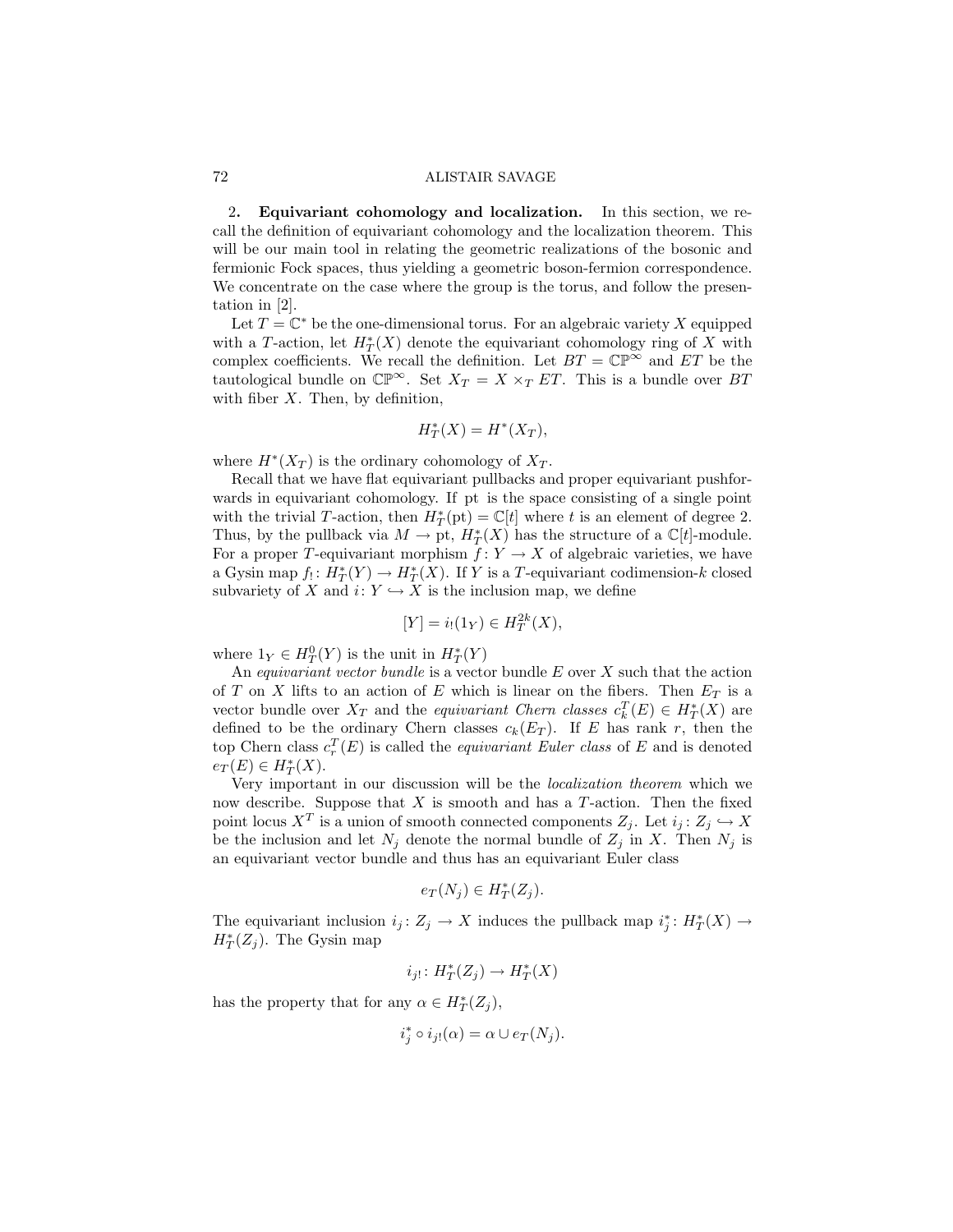Let  $\mathbb{C}(t)$  be the field of fractions of  $\mathbb{C}[t]$  and form the *localization*  $H^*_T(Z_j) \otimes \mathbb{C}(t)$ . Then  $e_T(N_j)$  is invertible in  $H^*_T(Z_j) \otimes \mathbb{C}(t)$ . The following proposition is referred to as the localization theorem.

PROPOSITION 2.1.  $([2, Proposition 9.1.2], [1])$  There is an isomorphism

$$
H^*_T(X)\otimes \mathbb{C}(t) \xrightarrow{\simeq} \bigoplus_j H^*_T(Z_j)\otimes \mathbb{C}(t)
$$

given by  $\alpha \mapsto (i_j^*(\alpha)/e_T(N_j))_j$ . The inverse map is given by

$$
(\alpha_j)_j \mapsto \sum_j i_{j!}(\alpha_j).
$$

In particular, for any  $\alpha \in H^*_T(X) \otimes \mathbb{C}(t)$ , we have

$$
\alpha = \sum_{j} i_{j!} \Big( \frac{i_j^*(\alpha)}{e_T(N_j)} \Big).
$$

3. Geometric realization of fermionic Fock space. In this section we describe a geometric realization of fermionic Fock space using the quiver varieties of Nakajima and the results of [6]. We only introduce here the special case of quiver varieties corresponding to the basic representation  $L(\omega_0)$  of the Lie algebra  $sl_{\infty}$  of type  $A_{\infty}$ . In this case, the quiver varieties are simply points. However, the reader should keep in mind the fact that the construction generalizes to irreducible integrable representations of symmetric Kac–Moody algebras (see [17, 19]). Note that we use a different stability condition than the one used in [17, 19] and so our definitions differ slightly from the ones that appear there. One can translate between the two stability conditions by taking transposes of the maps appearing in the definitions of the quiver varieties. See [18] for a discussion of various choices of stability condition. Another difference in our presentation below is that we use equivariant cohomology rather than ordinary cohomology (or Borel–Moore homology). Since the varieties involved are points, this change is minor. However, we will need this formulation to connect the quiver variety picture to the geometric construction of the bosonic Fock space described later.

Let  $V = \bigoplus_{k \in \mathbb{Z}} V_k$  be a finite dimensional complex Z-graded vector space of graded dimension  $\mathbf{v} = (\dim V_k)_{k \in \mathbb{Z}}$ . Then we define  $\mathbf{M}(\mathbf{v})$  to be the set of all triples  $(B_1, B_{-1}, \tilde{v})$  where  $\tilde{v} \in V_0$  and  $B_1$  and  $B_{-1}$  are endomorphisms of the graded vector space V of degrees 1 and  $-1$ , respectively, satisfying

$$
[B_1, B_{-1}] = B_1 B_{-1} - B_{-1} B_1 = 0.
$$

Now, let

$$
G_{\mathbf{v}} = \prod_{k \in I} GL(V_k)
$$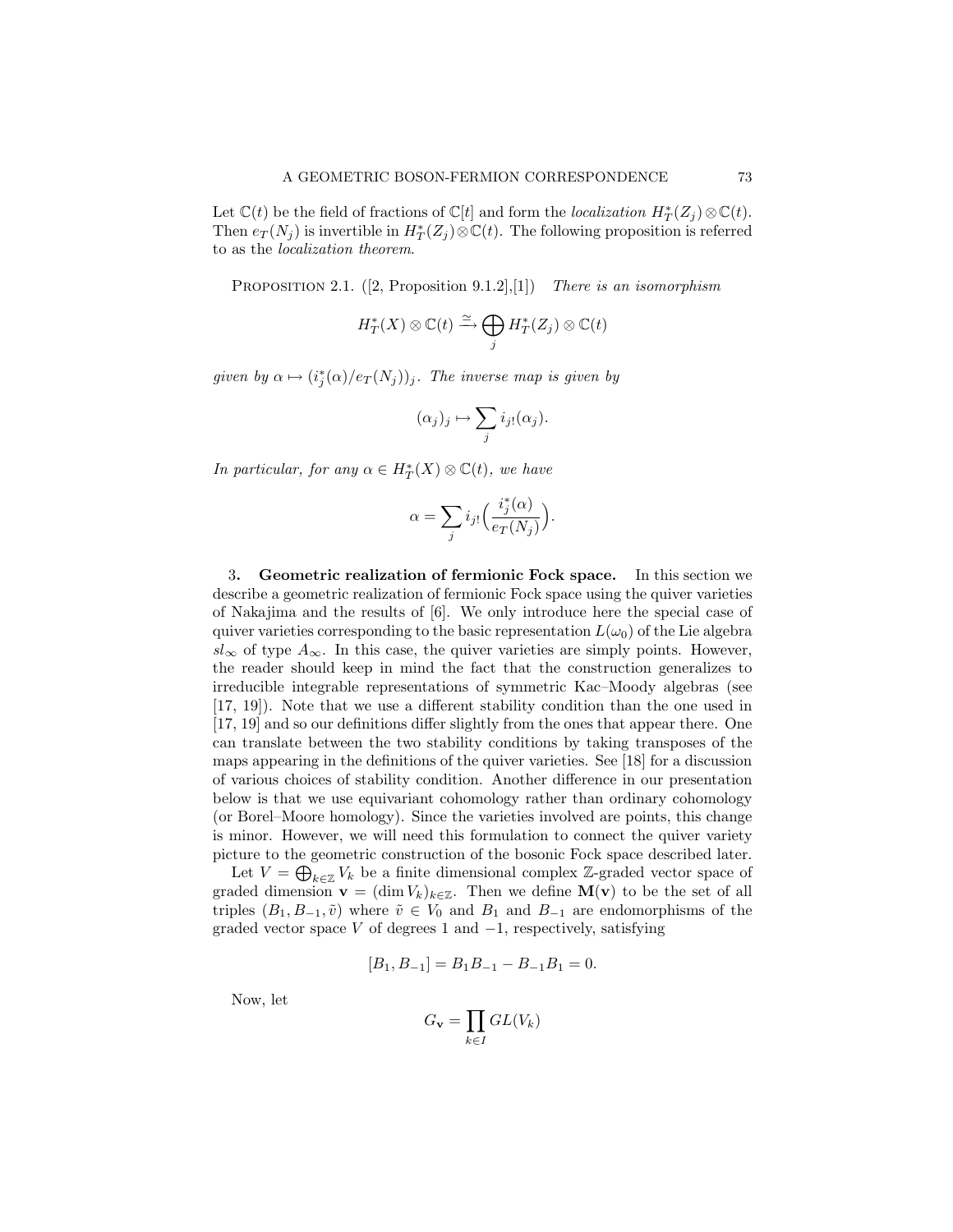| $b_{00}$                       | $b_{10}$ | $b_{20}$                    | $b_{30}$ |
|--------------------------------|----------|-----------------------------|----------|
| $b_{\scriptscriptstyle 01}$    | $b_{11}$ | $b_{21}$                    | $b_{31}$ |
| $b_{\scriptscriptstyle 02}^{}$ | $b_{12}$ | $b_{\scriptscriptstyle 22}$ |          |
| $b_{03}$                       |          |                             |          |

Figure 1: The labels of the boxes of the Young diagram  $D_{(4,4,3,1)}$ .

be the group of grading-preserving automorphisms of  $V$ . Then we have a natural action of  $G_{\mathbf{v}}$  on  $\mathbf{M}(\mathbf{v})$  given by

$$
g \cdot (B_1, B_{-1}, \tilde{v}) = (g B_1 g^{-1}, g B_{-1} g^{-1}, g(\tilde{v})).
$$

We say that a graded subspace S of V is  $(B_1, B_{-1})$ -invariant if  $B_1(S) \subset S$ and  $B_{-1}(S) \subset S$ . We say that a point  $(B_1, B_{-1}, \tilde{v})$  of  $\mathbf{M}(v)$  is stable if any  $(B_1, B_{-1})$ -invariant graded subspace S of V containing  $\tilde{v}$  is equal to all of V.

We let  $\mathbf{M}(\mathbf{v})^s$  denote the set of all stable points. It is known (see [19, Lemma 3.10]) that the stabilizer in  $G_v$  of any point in  $M(v)^s$  is trivial, and we define the quiver variety,

$$
\mathfrak{M}(\mathbf{v})=\mathbf{M}(\mathbf{v})^s/G_{\mathbf{v}}.
$$

This is a geometric quotient (it can also be viewed as a symplectic quotient, although we do not discuss the symplectic structure here). For  $(B_1, B_{-1}, \tilde{v}) \in$  $\mathbf{M}(\mathbf{v})^s$ , we denote the corresponding orbit in  $\mathfrak{M}(\mathbf{v})$  by  $[B_1, B_{-1}, \tilde{v}]$ .

For a partition  $\lambda \in \mathcal{P}$ , let  $D_{\lambda}$  denote the Young diagram corresponding to  $\lambda$ . We view  $D_{\lambda}$  as a collection of boxes, with  $b_{jk} \in D_{\lambda}$  denoting the box in the j-th column and  $k$ -th row where we start numbering from zero. For example, the labels of the boxes of the Young diagram  $D_{(4,4,3,1)}$  are as in Figure 1.

We define the *residue* of a box  $b_{jk}$  to be  $j - k$ . Define  $V_k^{\lambda}$  to be the C-span of the boxes in  $D_{\lambda}$  of residue k. Then dim  $V^{\lambda} = \mathbf{v}^{\lambda}$  where  $v_k^{\lambda}$  is the number of boxes in  $D_{\lambda}$  of residue k. Define an element  $(B_1^{\lambda}, B_{-1}^{\lambda}, \tilde{v}^{\lambda})$  of  $M(\mathbf{v})$  by

$$
B_1^{\lambda}(b_{j,k}) = b_{j+1,k}, \ j, k \in \mathbb{Z}_{\geq 0},
$$
  

$$
B_{-1}^{\lambda}(b_{j,k}) = b_{j,k+1}, \ j, k \in \mathbb{Z}_{\geq 0},
$$
  

$$
\tilde{v}^{\lambda} = b_{00},
$$

where  $b_{jk} = 0$  if  $b_{jk} \notin D_\lambda$ . We picture  $(B_1^\lambda, B_{-1}^\lambda, \tilde{v}^\lambda)$  as in Figure 2.

In was shown in [6] that  $\mathfrak{M}(\mathbf{v})$  is empty unless  $\mathbf{v} = \mathbf{v}^{\lambda}$  for some  $\lambda \in \mathcal{P}$ . Also,  $\mathfrak{M}(\mathbf{v}^{\lambda}) = [B_1^{\lambda}, B_{-1}^{\lambda}, \tilde{v}^{\lambda}]$  is a single point. This follows from the fact that, in general, the quiver variety  $\mathfrak{M}(\mathbf{v})$  associated to a Kac–Moody algebra with symmetric Cartan matrix C is connected (see [19, Theorem 6.2]) and its dimension is given by (see [19, Corollary 3.12])

$$
\dim_{\mathbb{C}}\mathfrak{M}(\mathbf{v})=2v_0-\mathbf{v}\cdot C\mathbf{v}.
$$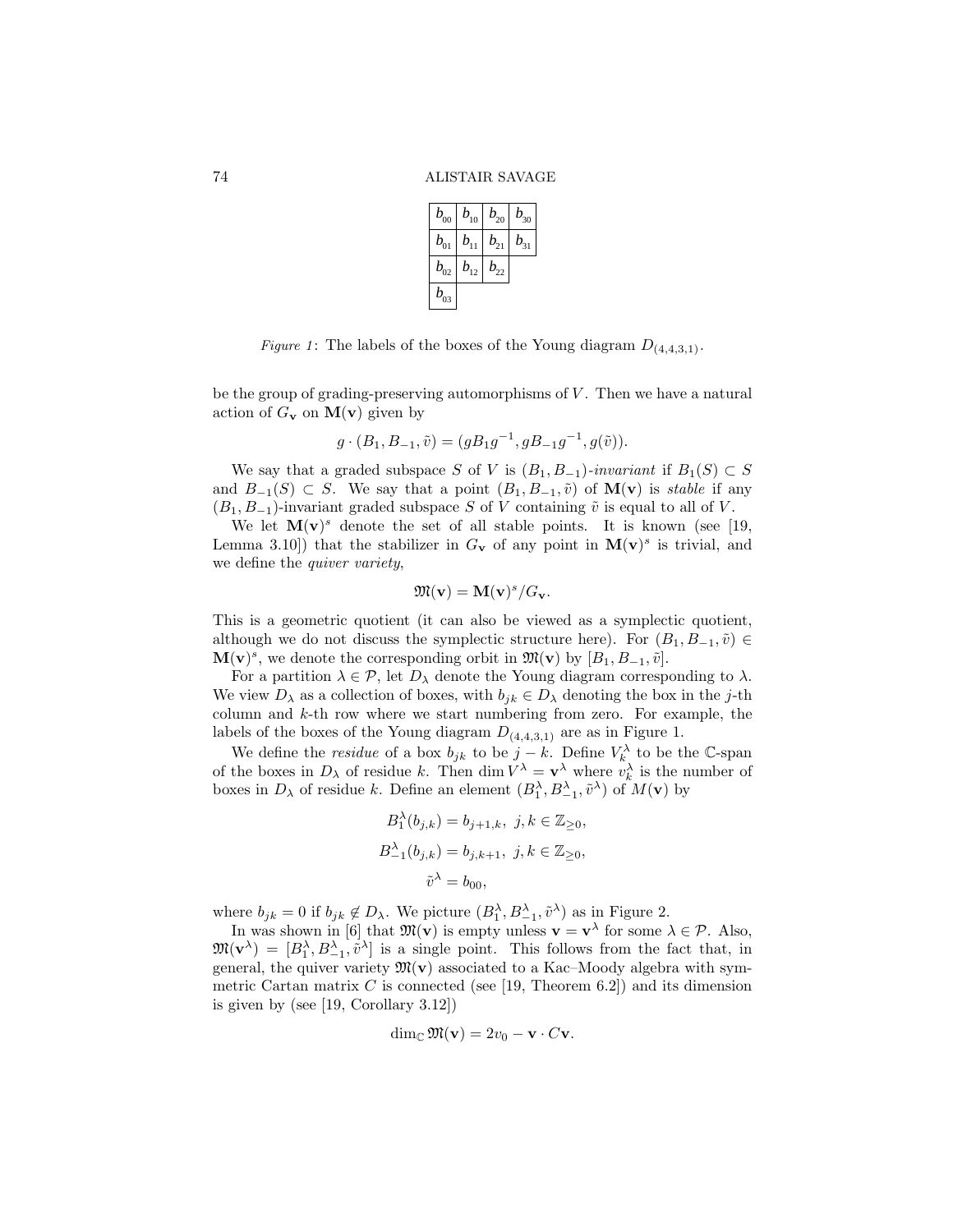

*Figure 2*: A pictorial representation of  $(B_1^{\lambda}, B_{-1}^{\lambda}, \tilde{v}^{\lambda})$  for  $\lambda = (8, 7, 7, 4)$ . The top line is the Dynkin graph of type  $A_{\infty}$ . The vertices below represent the boxes  $b_{jk} \in D_{\lambda}$ , while the arrows represent the actions of  $B_1^{\lambda}$  and  $B_{-1}^{\lambda}$ . The vector space  $V_k^{\lambda}$  is spanned by the vertices directly beneath the vertex k in the Dynkin diagram and the vector  $\tilde{v}^{\lambda} = b_{00}$  is indicated by a hollow vertex.

For C the Cartan matrix of type  $A_{\infty}$  (i.e.,  $C_{ij} = 2\delta_{ij} - \delta_{i-1,j} - \delta_{i+1,j}$ ), one can see from this formula that dim  $M(\mathbf{v}^{\lambda}) = 0$  for  $\lambda \in \mathcal{P}$ . This is, of course, not true in general. For other types, quiver varieties can have higher dimension.

Let the torus  $T = \mathbb{C}^*$  act trivially on the quiver varieties. Since the equivariant cohomology of a point  $H^*_T(pt)$  is  $\mathbb{C}[t]$ , we have the following.

$$
H^*_{T}(\mathfrak{M}(\mathbf{v})) \cong \begin{cases} \mathbb{C}[t] & \text{if } \mathbf{v} = \mathbf{v}^\lambda \text{ for } \lambda \in \mathcal{P}, \\ 0 & \text{otherwise.} \end{cases}
$$

For  $k \in I$ , define the *Hecke correspondence*  $\mathfrak{B}_k(\mathbf{v})$  to be the variety of all  $(B_1, B_{-1}, \tilde{v}, S)$  (modulo the  $G_v$ -action) such that  $(B_1, B_{-1}, \tilde{v}) \in M(v)^s$  and S is a  $(B_1, B_{-1})$ -invariant subspace such that  $\dim S = e^k$  where  $e^k$  has k-component equal to one and all other components equal to zero. We consider the  $G_v$ -orbit through  $(B_1, B_{-1}, \tilde{v}, S)$  as a point in  $\mathfrak{M}(\mathbf{v} - \mathbf{e}^k) \times \mathfrak{M}(\mathbf{v})$  by factoring by the subspace  $S$  in the first factor. Note that from the explicit description of the  $M(\mathbf{v})$  given above, we see that  $\mathfrak{B}_k(\mathbf{v})$  is empty unless  $\mathbf{v} = \mathbf{v}^{\lambda}$  for some  $\lambda \in \mathcal{P}$ such that there exists a  $\mu \in \mathcal{P}$  with  $D_{\mu}$  differing from  $D_{\lambda}$  by the removal of a single box of residue  $k$ . Then

$$
\mathfrak{B}_k(\mathbf{v}^\lambda) = ([B_1^\mu, B_{-1}^\mu, \tilde{v}^\mu], [B_1^\lambda, B_{-1}^\lambda, \tilde{v}^\lambda]).
$$

Let  $\omega: \mathfrak{M}(\mathbf{v}^1) \times \mathfrak{M}(\mathbf{v}^2) \to \mathfrak{M}(\mathbf{v}^2) \times \mathfrak{M}(\mathbf{v}^1)$  be the map that interchanges the two factors. We then define two operators  $E_k$  and  $F_k$  that act on  $\bigoplus_{\mathbf{v}} H_T^*(\mathfrak{M}(\mathbf{v}))$ as follows.

$$
(3.1) \t E_k c = t^{-1} \cup p_{1!} (p_2^* c \cap [\mathfrak{B}_k(\mathbf{v}))], \quad c \in H_T^*(\mathfrak{M}(\mathbf{v})),
$$

(3.2) 
$$
F_k c = t \cup p_{2!} [(p_1^* c \cap [\omega(\mathfrak{B}_k(\mathbf{v} + \mathbf{e}^k, \mathbf{w}))]), \quad c \in H_T^*(\mathfrak{M}(\mathbf{v})).
$$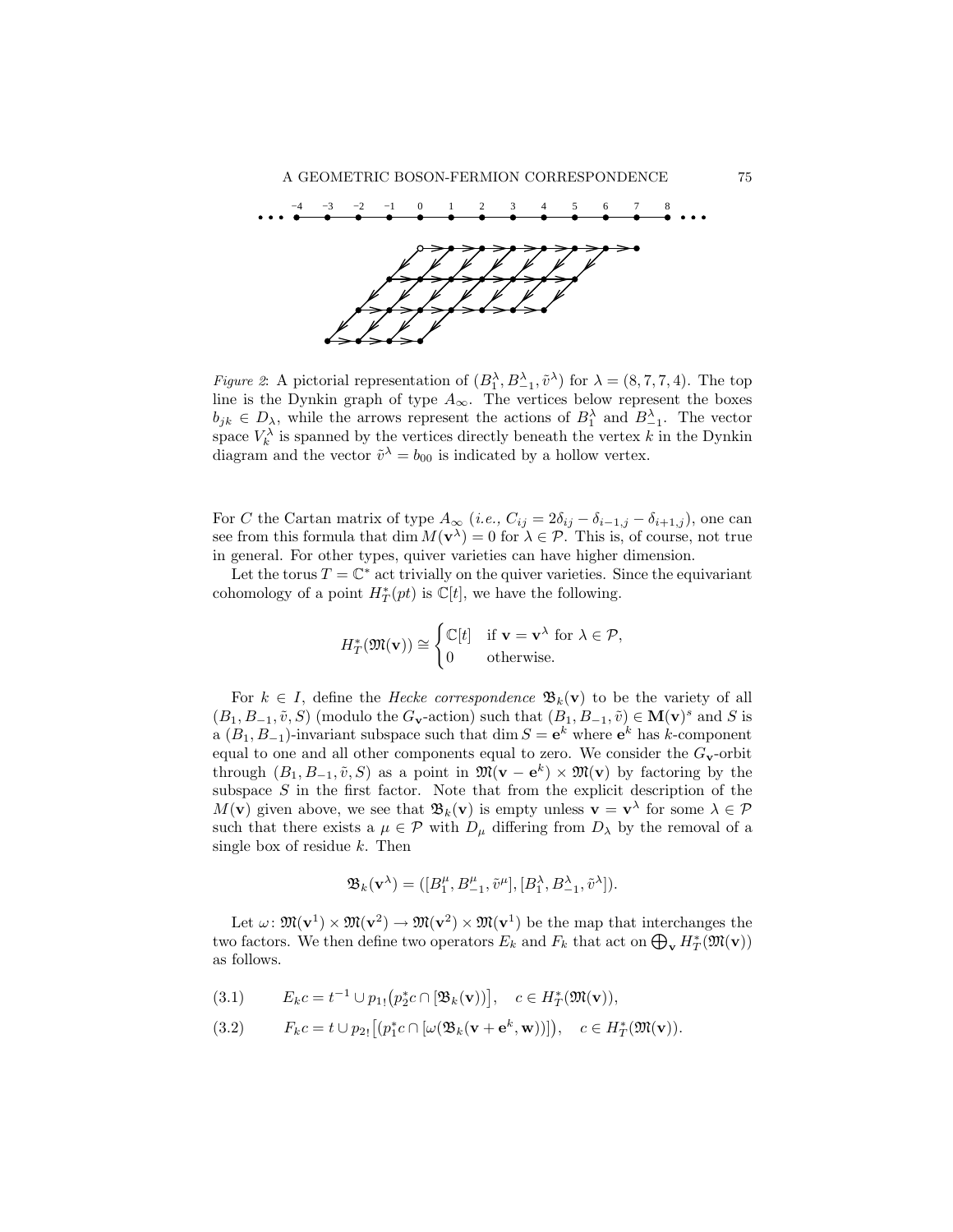Here we have used the projection maps

$$
\mathfrak{M}(\mathbf{v}_1)\stackrel{p_1}{\longleftarrow}\mathfrak{M}(\mathbf{v}_1)\times\mathfrak{M}(\mathbf{v}_2)\stackrel{p_2}{\longrightarrow}\mathfrak{M}(\mathbf{v}_2).
$$

Note that the operators  $E_k$  and  $F_k$  preserve the subspace

$$
\mathbb{H}^F := \bigoplus_{\lambda \in \mathcal{P}} H_T^{2|\lambda|}(\mathfrak{M}(\mathbf{v}^{\lambda})).
$$

We also define

$$
\mathbb{H}_n^F = \bigoplus_{\lambda \vdash n} H_T^{2n}(\mathfrak{M}(\mathbf{v}^{\lambda})) = H_T^{2n}\Big(\bigsqcup_{\lambda \vdash n} \mathfrak{M}(\mathbf{v}^{\lambda})\Big).
$$

Note that since the  $\mathfrak{M}(\mathbf{v}^{\lambda})$  are all points, we have

$$
H_T^{2k}(\mathfrak{M}(\mathbf{v}^{\lambda})) = t^k \cup H_T^0(\mathfrak{M}(\mathbf{v}^{\lambda})), \quad k \in Z_{\geq 0}, \lambda \in \mathcal{P}.
$$

In particular, we see from this that  $E_k$  as defined above is indeed an operator on  $\mathbb{H}^F$  (a priori, it is an operator on  $\mathbb{H}^F \otimes \mathbb{C}(t)$ ).

THEOREM 3.1. The operators  $E_k$  and  $F_k$  satisfy the relations of the Chevalley generators of  $sl_{\infty}$  and thus define an action of  $sl_{\infty}$  on  $\mathbb{H}^F$ . Under this action,  $\mathbb{H}^F$  is the basic representation. The class  $[\mathfrak{M}(0)]$  is a highest weight vector and  $H^{2|\lambda|}(\mathfrak{M}(\mathbf{v}^{\lambda}))$  is the weight space of weight  $\omega_0-\sum v_k^{\lambda}\alpha_k,$  where  $\alpha_k$  are the simple roots of  $sl_{\infty}$ .

PROOF. This follows immediately from the results of [19]. Our modifications, as noted at the beginning of this section, are minor.

4. The Hilbert scheme, torus action and fixed points. In this section we introduce the Hilbert scheme of  $n$  points in  $\mathbb{C}^2$  and recall some results regarding the fixed points of the natural torus action. We shall see that these fixed points are naturally identified with the quiver varieties of Section 3. This precise relationship between the spaces involved in the geometric constructions of the bosonic and fermionic Fock spaces will allow us to use the localization theorem to yield a geometric boson-fermion correspondence. For other results relating quiver varieties and Hilbert schemes, we refer the reader to [8, 11, 23, 25].

Consider the space of n (unordered) points in  $\mathbb{C}^2$ . This is a singular space, the singularities occurring when points collide. The Hilbert scheme of  $n$  points in  $\mathbb{C}^2$  is a resolution of singularities of this space. It resolves the singularities by "retaining information about how points collided". It is thus a very natural space and has been used to construct representations of infinite dimensional Heisenberg algebras and Virasoro algebras. We describe here the former.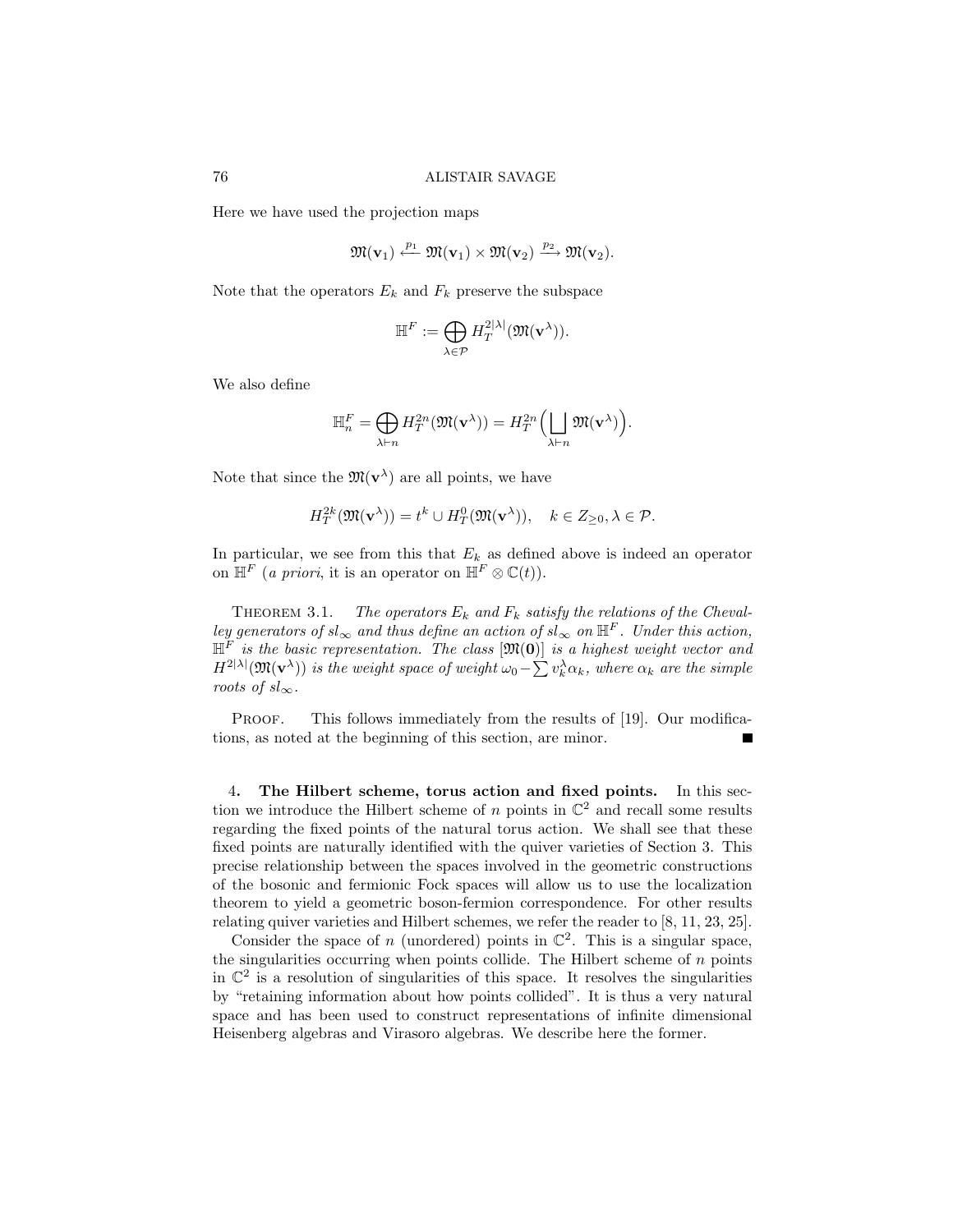Precisely, the Hilbert scheme  $X_n$  parameterizes 0-dimensional closed subschemes of  $\mathbb{C}^2$  of length n. So if x and y are the standard coordinate functions on  $\mathbb{C}^2$ ,

$$
X_n = \{I \mid I \text{ is an ideal of } \mathbb{C}[x, y], \dim \mathbb{C}[x, y]/I = n\}.
$$

Consider the action of the one-dimensional torus  $T = \mathbb{C}^*$  on  $\mathbb{C}^2$  by

$$
z \cdot (x, y) = (zx, z^{-1}y), \quad z \in T.
$$

The only fixed point is the origin, which we will denote by  $u$ .

The T-action on  $\mathbb{C}^2$  induces a T-action on  $X_n$ . The support of a T-fixed point in  $X_n$  is u since it must be a fixed point of  $\mathbb{C}^2$ . In order to explicitly describe the T-fixed points and relate them to the quiver varieties described above, we give the following alternate description of the Hilbert schemes (see [20, Theorem 1.9]).

(4.1) 
$$
X_n \cong \{(B^1, B^2, \tilde{v}) \mid [B^1, B^2] = 0, (B^1, B^2, \tilde{v}) \text{ is stable}\}/GL(V),
$$

where  $B^j \in \text{End}(V)$ ,  $\tilde{v} \in V = \mathbb{C}^n$ , and we say that  $(B^1, B^2, \tilde{v})$  is stable if there exists no proper subspace  $S \subsetneq V$  such that  $B<sup>j</sup>(S) \subset S$  for  $j = 1, 2$ , and  $\tilde{v} \in S$ . The action of  $GL(V)$  is given by

$$
g \cdot (B^1, B^2, \tilde{v}) = (gB^1g^{-1}, gB^2g^{-1}, g(\tilde{v})), \quad g \in GL(V).
$$

In this description, the action of T on  $X_n$  is given by

$$
z \cdot [B^1, B^2, \tilde{v}] = [zB^1, z^{-1}B^2, \tilde{v}], \quad z \in T.
$$

Here  $[B^1, B^2, \tilde{v}]$  denotes the  $GL(V)$ -orbit through  $(B^1, B^2, \tilde{v})$ .

From another description of the Hilbert scheme (see [20, Theorem 3.24]), one can see that  $[B^1, B^2, \tilde{v}] \in X_n$  is a fixed point if and only if there exists a homomorphism  $\lambda: T \to U(\mathbb{C}^n)$  such that

$$
zB^1 = \lambda(z)^{-1}B^1\lambda(z),
$$
  
\n
$$
z^{-1}B^2 = \lambda(z)^{-1}B^2\lambda(z),
$$
  
\n
$$
\tilde{v} = \lambda(z)^{-1}(\tilde{v}).
$$

Thus, if  $[B^1, B^2, \tilde{v}]$  is a fixed point, we have a weight decomposition of V with respect to  $\lambda(z)$  given by

$$
V=\bigoplus_k V_k,
$$

where  $V_k = \{v \in V \mid \lambda(z) \cdot v = z^{-k}v\}$ . It follows that the only non-zero components of  $B^1$  and  $B^2$  are

$$
(4.2) \t\t\t B1: Vk \to Vk+1,
$$

$$
(4.3) \t\t B^2: V_k \to V_{k-1},
$$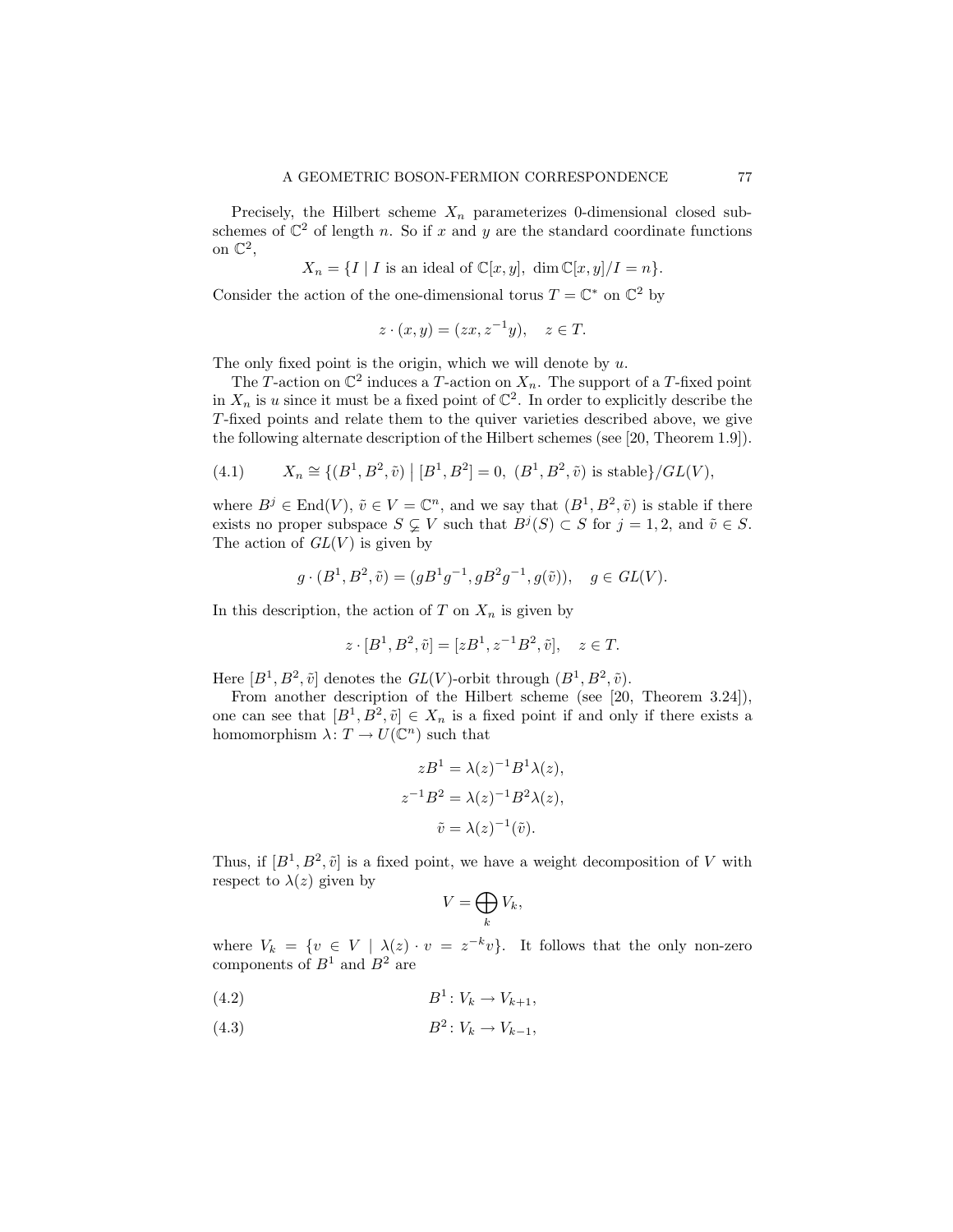and

$$
(4.4) \t\t\t \tilde{v} \in V_0.
$$

So  $B<sup>1</sup>$  and  $B<sup>2</sup>$  are endomorphisms of the graded vector space V of degrees 1 and  $-1$ , respectively. Conversely, one can see that any triple  $(B^1, B^2, \tilde{v})$  satisfying conditions (4.2)–(4.4) for some  $\lambda$  is a T-fixed point. This precisely matches the description of the points of the  $A_{\infty}$  quiver varieties given in Section 3. We simply set  $B_1 = B^1$  and  $B_{-1} = B^2$ , and then the T-fixed points of the Hilbert scheme are exactly the quiver varieties of type  $A_{\infty}$ . In particular, the fixed point set consists of isolated points. Recall that the total dimension of the vector space V appearing in the definition of the quiver variety  $\mathfrak{M}(\mathbf{v}^{\lambda})$  is  $|\lambda|$ , the size of the partition  $\lambda$ . Thus there is a natural identification

$$
X_n^T = \bigsqcup_{\lambda \vdash n} \mathfrak{M}(\mathbf{v}^{\lambda}),
$$

and hence a natural identification

$$
\bigoplus_n H^{2n}_T(X_n^T) = \mathbb{H}^F.
$$

5. Geometric realization of bosonic Fock space. In this section we describe the geometric realization of bosonic Fock space in the equivariant cohomology of the Hilbert schemes of points in  $\mathbb{C}^2$ . We refer the reader to [7, 12, 16, 20, 24] for more details.

Let  $\Sigma$  be the x-axis in  $\mathbb{C}^2$  and recall that u is the origin. As a T-module, we have  $T_u \Sigma = \theta^{-1}$  where the  $\theta$  is the one-dimensional standard T-module. By the localization theorem,

$$
(5.1)\qquad \qquad [\Sigma] = -t^{-1}[u].
$$

The tangent space of  $X_n$  at the T-fixed point  $\mathfrak{M}(\mathbf{v}^{\lambda})$  is T-equivariantly isomorphic to (see [20, Proposition 5.8] and [4, 16])

$$
T_{\mathfrak{M}(\mathbf{v}^{\lambda})}X_n = \bigoplus_{b \in D_{\lambda}} (\theta^{\text{hook}(b)} \oplus \theta^{-\text{hook}(b)})
$$

where  $hook(b)$  is the hook length of the box b. Recall that the hook length of a box is the number of boxes directly to its right plus the number of boxes directly below it plus one (for the box itself). For example, suppose  $b$  is the indicated box in the following Young diagram.

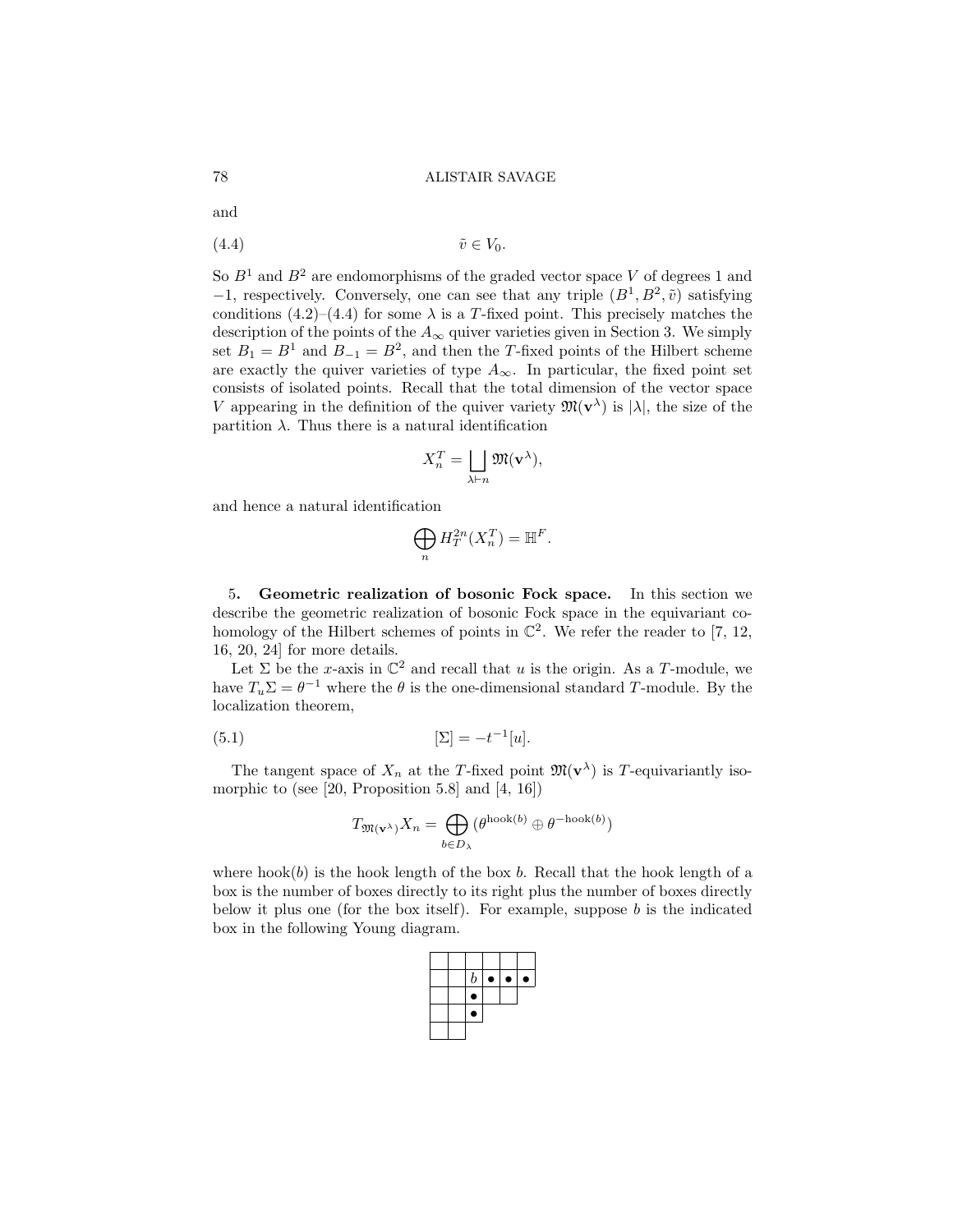Then  $hook(b) = 6$  (the number of boxes containing bullets plus one for the box containing  $b$ ). Thus

(5.2) 
$$
e_T(T_{\mathfrak{M}(\mathbf{v}^{\lambda})}X_n) = (-1)^n h(\lambda)^2 t^{2n},
$$

where

$$
h(\lambda) = \prod_{b \in D_{\lambda}} \text{hook}(b).
$$

Note that  $[\mathfrak{M}(\mathbf{v}^{\lambda})] \in H_T^{4n}(X_n)$ . Define

$$
[\lambda] = \frac{(-1)^n}{h(\lambda)} t^{-n} [\mathfrak{M}(\mathbf{v}^{\lambda})].
$$

The odd Betti numbers of  $X_n$  are equal to zero and  $H^k(X_n) = 0$  for  $k > 2n$ . We have

$$
H_T^{2k}(X_n) = t^{k-n} \cup H_T^{2n}(X_n), \quad k \ge n.
$$

Define

$$
\mathbb{H}_n^B = H_T^{2n}(X_n), \quad \mathbb{H}^B = \bigoplus_{n=0}^{\infty} \mathbb{H}_n^B.
$$

We now introduce a bilinear form on the equivariant cohomology. Let

$$
\iota\colon X_n^T\hookrightarrow X_n
$$

denote the inclusion of the torus fixed points. Then we have the Gysin map

$$
\iota_! \colon H^*_T(X_n^T) \to H^*_T(X_n).
$$

We denote the induced map  $H^*_T(X_n^T)' \to H^*_T(X_n)'$  also by  $\iota_!$ , where

$$
H_T^*(X_n^T)' = H_T^*(X_n^T) \otimes \mathbb{C}(t),
$$
  

$$
H_T^*(X_n)' = H_T^*(X_n) \otimes \mathbb{C}(t)
$$

are the localizations. This is an isomorphism by the localization theorem.

Define the bilinear form  $\langle \cdot, \cdot \rangle : H^*_T(X_n)' \times H^*_T(X_n)' \to \mathbb{C}(t)$  by

$$
\langle \alpha, \beta \rangle = (-1)^n p_! \iota_!^{-1} (\alpha \cup \beta),
$$

where  $p: X_n^T \to \text{pt}$  is the projection to a point. This induces a bilinear form on

$$
\mathbb{H}' = \bigoplus_{n=0}^{\infty} H_T^*(X_n)'
$$

For  $\lambda, \mu \vdash n$ , we have that (see [24, Lemme 2] and [12, Equation 2.21])

$$
\langle [\lambda], [\mu] \rangle = \delta_{\lambda,\mu}.
$$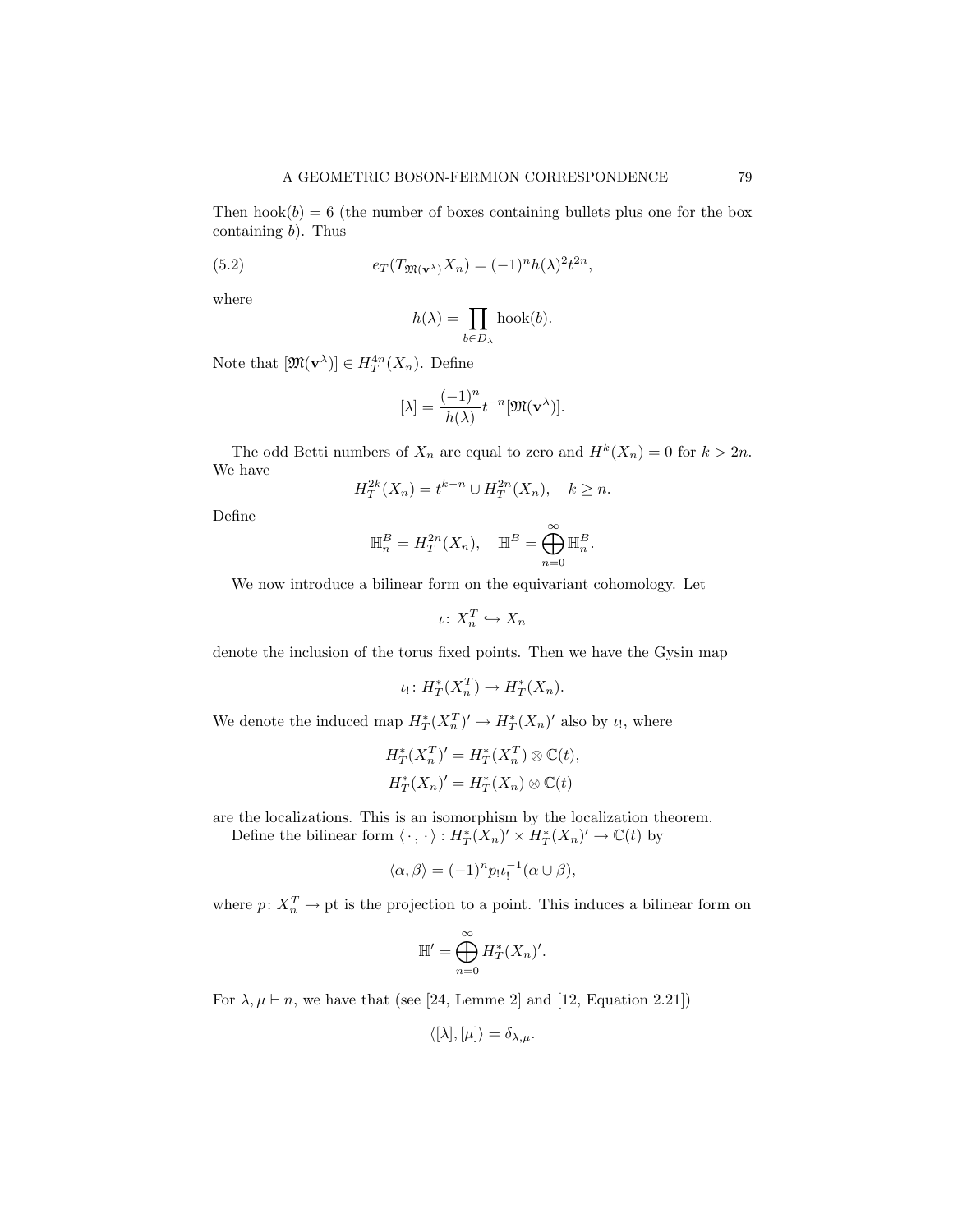Now, by the localization theorem, the classes  $[\lambda], \lambda \vdash n$ , form a linear basis of the  $\mathbb{H}_n^B$ . Thus, the restriction to  $\mathbb{H}_n^B$  of the bilinear form  $\langle \cdot, \cdot \rangle$  is non-degenerate. This induces a non-degenerate bilinear form  $\langle \cdot, \cdot \rangle : \mathbb{H}^B \times \mathbb{H}^B \to \mathbb{C}$ .

We now discuss the action of the oscillator algebra  $\mathfrak s$  on the cohomology of the Hilbert schemes. Define

$$
\Sigma_{n,i} = \{ (I_1, I_2) \in X_{n+i} \times X_n \mid I_1 \subset I_2, \text{Supp}(I_2/I_1) = \{ z \}, z \in \Sigma \}.
$$

We have the two natural projections

$$
X_{n+i} \xleftarrow{\pi_1} X_{n+i} \times X_n \xrightarrow{\pi_2} X_n.
$$

The restriction of  $\pi_1$  to  $\Sigma_{n,i}$  is proper. Thus we can form the linear operator  $\mathfrak{p}_{-i} \in \text{End }\mathbb{H}'$  (see [24]) by

$$
\mathfrak{p}_{-i}(\alpha) = \pi_{1!}(\pi_2^*\alpha \cup [\Sigma_{n,i}]), \quad \alpha \in H_T^*(X_n)'
$$

We then define  $\mathfrak{p}_i \in \text{End } \mathbb{H}'$  to be the adjoint operator to  $\mathfrak{p}_{-i}$  with respect to the bilinear form  $\langle \cdot, \cdot \rangle$  on  $\mathbb{H}'$ . One can show that

$$
\mathfrak{p}_i(\alpha) = (-1)^i \pi'_{2!}(\iota \times \mathrm{Id})^{-1}_! (\pi_1^* \alpha \cup [\Sigma_{n-i,i}]), \quad \alpha \in H_T^*(X_n)',
$$

where  $\pi'_2$  is the natural projection  $X_n^T \times X_{n-i} \to X_{n-i}$ . We also set  $\mathfrak{p}_0 = 0$ .

For  $i > 0$ , the restriction  $\mathfrak{p}_{-i}$  to  $\mathbb{H}^B$  yields a linear operator in End  $\mathbb{H}^B$ . The restriction of  $\mathfrak{p}_i$  to  $\mathbb H$  is the adjoint operator to  $\mathfrak{p}_{-i}$  with respect to the nondegenerate bilinear form  $\langle \cdot, \cdot \rangle : \mathbb{H}^B \otimes_{\mathbb{C}} \mathbb{H}^B \to \mathbb{C}$ , which is the restriction of the bilinear form  $\langle \cdot, \cdot \rangle$  on  $\mathbb{H}'$ . Thus the restriction of  $\mathfrak{p}_i$  to  $\mathbb{H}^B$  is an operator in End  $\mathbb{H}^B$ , again denoted by  $\mathfrak{p}_i$ .

PROPOSITION 5.1. ([24, Lemme 1]) The operators  $\mathfrak{p}_k$ ,  $k \in \mathbb{Z}$ , acting on  $\mathbb{H}^B$ satisfy the following Heisenberg commutation relations:

$$
[\mathfrak{p}_k, \mathfrak{p}_l] = k \delta_{k, -l} \operatorname{Id}.
$$

In particular,

$$
s_k \mapsto \mathfrak{p}_k, \ k \in \mathbb{Z},
$$

$$
K \mapsto \text{Id},
$$

defines an action of the oscillator algebra  $\mathfrak s$  on  $\mathbb H^B$ . Moreover,  $\mathbb H^B$  is isomorphic to the bosonic Fock space  $B^{(0)}$ . The unit  $1 \in H_T^0(X_0)$  of  $H_T^*(X_0)$  corresponds to the highest weight vector  $1 \in B^{(0)}$ .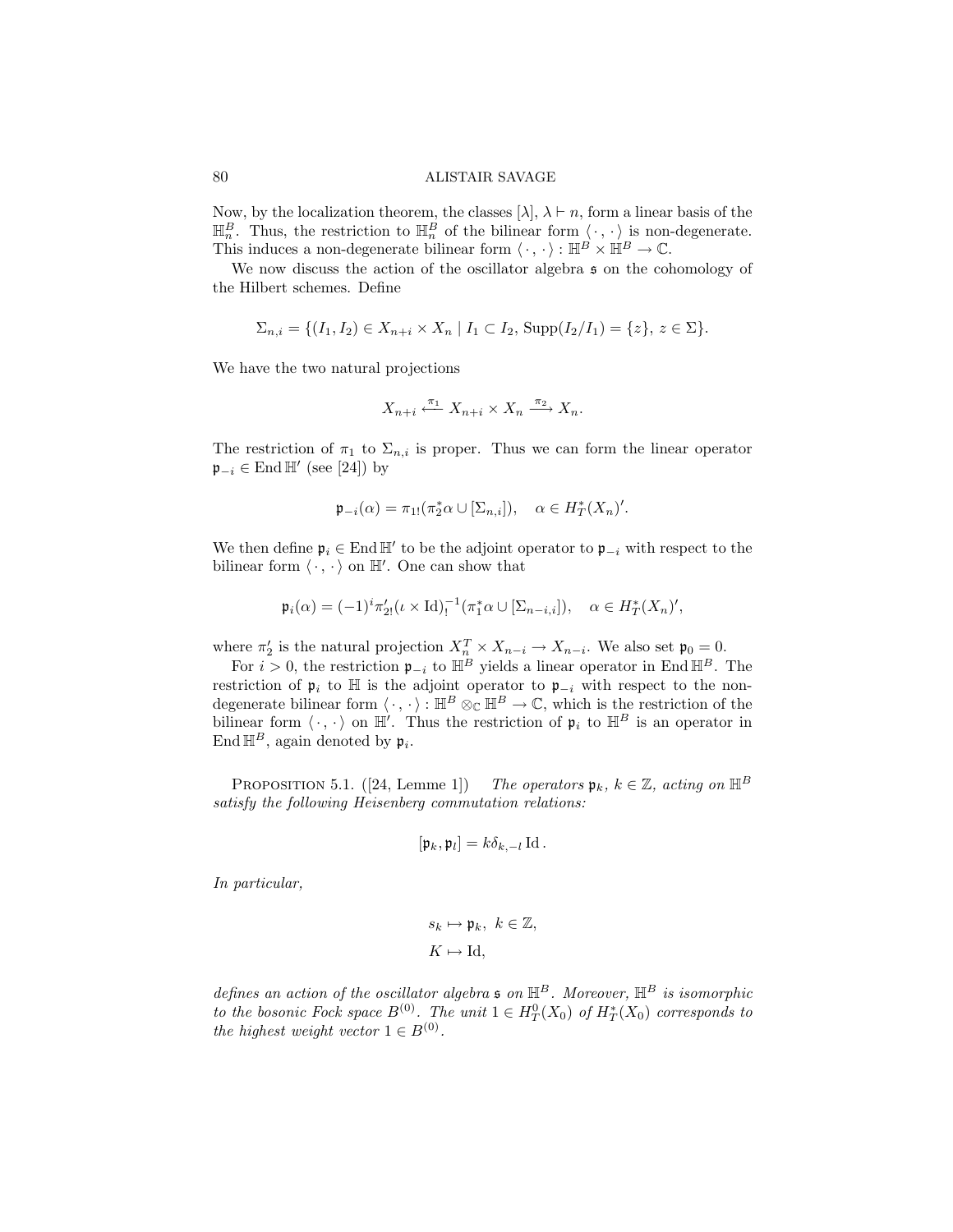## A GEOMETRIC BOSON-FERMION CORRESPONDENCE 81

6. A geometric boson-fermion correspondence. We now have all the tools necessary to describe the geometric construction of the boson-fermion correspondence. We have seen how the quiver varieties used in the geometric realization of fermionic Fock space can be naturally viewed as the set of torus fixed points of the Hilbert scheme used in the geometric realization of the bosonic Fock space. We are then in a position to invoke the localization theorem which gives an isomorphism between the equivariant cohomology of the Hilbert scheme and its fixed point set thus yielding our geometric version of the boson-fermion correspondence.

Define a map  $\eta: \mathbb{H}^F \to \mathbb{H}^B$  by

$$
\eta(\alpha) = \frac{(-1)^{|\lambda|}}{h(\lambda)} t^{-|\lambda|} i_{\lambda!}(\alpha) \in \mathbb{H}^B_{|\lambda|}, \quad \alpha \in H^{2|\lambda|}_T(\mathfrak{M}(\mathbf{v}^{\lambda})).
$$

The factor of  $(-1)^{|\lambda|}t^{-|\lambda|}/h(\lambda)$ , which arises from the equivariant Euler class at the fixed point, ensures that  $\eta$  is an isometry if we endow  $\mathbb{H}^F$  with the bilinear form for which the  $t^{|\lambda|} \cup 1_{\mathfrak{M}(\mathbf{v}^{\lambda})}$  form an orthonormal basis. It then follows from the localization theorem and  $(5.2)$  that  $\eta$  is an isomorphism with inverse given by

$$
\beta \mapsto \Big(\frac{1}{h(\lambda)}t^{-n}i_{\lambda}^*(\beta)\big)\Big)_{\lambda \vdash n} \in \mathbb{H}_n^F, \quad \beta \in \mathbb{H}_n^B.
$$

For a partition  $\lambda = (\lambda_1 \geq \lambda_2 \geq \cdots \geq \lambda_l)$ , define

$$
z_{\lambda} = \prod_{i \geq 1} i^{m_i(\lambda)} m_i(\lambda)!,
$$
  

$$
\mathfrak{p}^{\lambda} = \prod_{i \geq 1} \mathfrak{p}_{-i}^{m_i(\lambda)},
$$
  

$$
\mathfrak{p}_{\lambda} = \mathfrak{p}^{\lambda} \cdot 1 \in \mathbb{H}_n^B, \ \lambda \vdash n.
$$

It follows from Proposition 5.1 and the fact that  $\mathfrak{p}_{-i}$  and  $\mathfrak{p}_i$  are adjoint operators that  $\langle \mathfrak{p}_{\lambda}, \mathfrak{p}_{\mu} \rangle = \delta_{\lambda, \mu} z_{\lambda}$ .

THEOREM 6.1.

(i) There exists an isomorphism  $\phi: \mathbb{H}^B \to B^{(0)}$  of  $\mathfrak{s}\text{-modules preserving bilinear}$ forms such that

$$
\phi(\mathfrak{p}_{\lambda}) = p_{\lambda}, \quad \phi([\lambda]) = S_{\lambda}.
$$

(ii) There exists an isomorphism of  $sl_{\infty}$ -modules  $\tau: F^{(0)} \to \mathbb{H}^F$  such that

$$
\tau(\varphi_{\lambda}) = t^{|\lambda|} \cup 1_{\mathfrak{M}(\mathbf{v}^{\lambda})}.
$$

(iii) We have  $\phi \circ \eta \circ \tau = \sigma_0$ .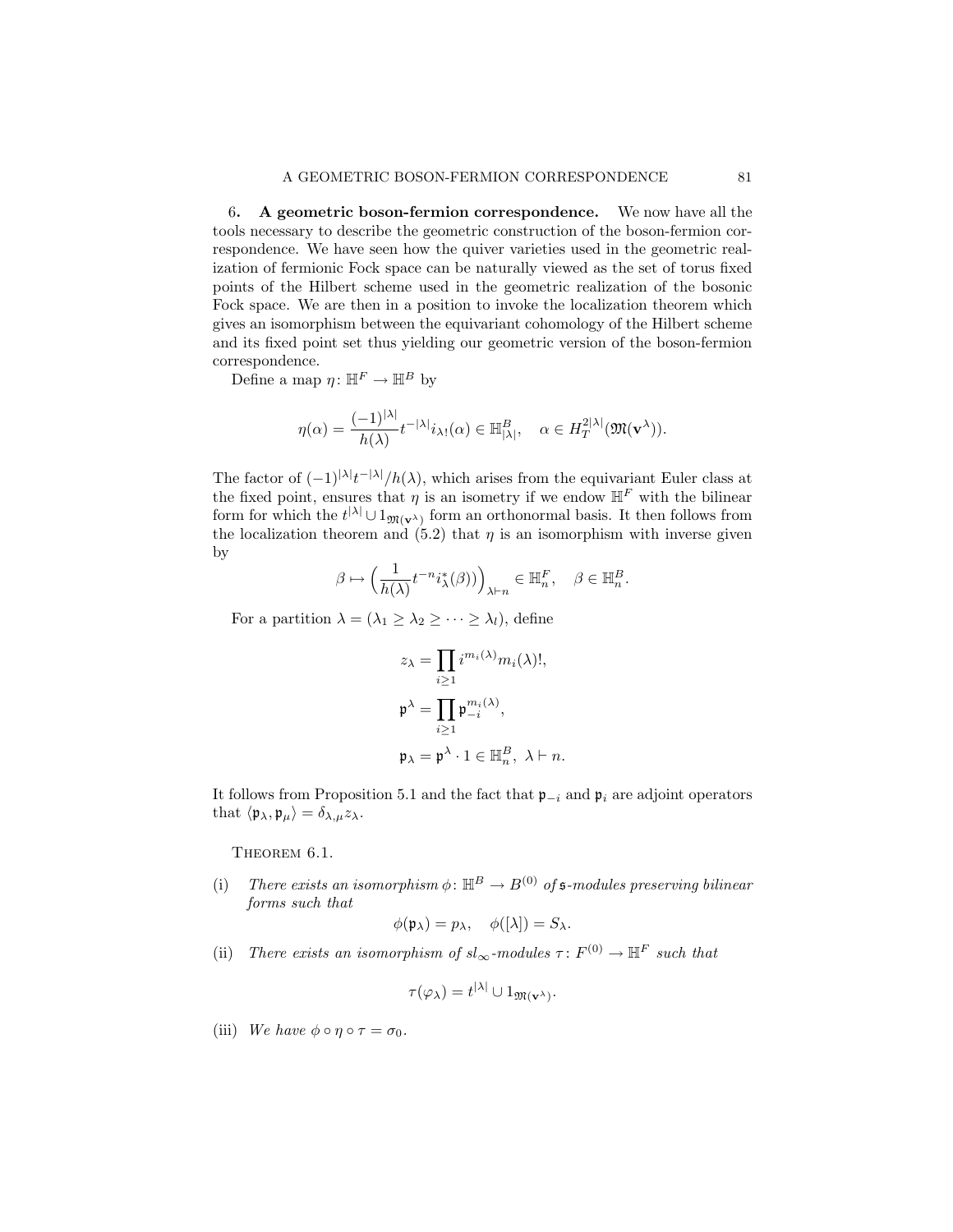PROOF. Part (i) is proven in [24, Proposition 2]. Part (ii) follows from a comparison of the explicit action  $sl_{\infty}$  on the indicated bases in both spaces (see [6, Proposition 5.3]). Part (iii) follows from the fact that both  $\phi \circ \eta \circ \tau$  and  $\sigma_0$ are linear isomorphisms sending a semi-infinite monomial  $\varphi_{\lambda}$  to  $S_{\lambda}$ .

We can then define geometric bosons on the geometric fermionic Fock space as follows. For  $\alpha \in \mathbb{H}^F$ ,

$$
s_k(\alpha) = \eta^{-1} \circ \mathfrak{p}_k \circ \eta(\alpha), \quad K = \text{Id}.
$$

This defines a representation of  $\mathfrak s$  on  $\mathbb H^F$  and  $\mathbb H^F \cong B^{(0)}$  as  $\mathfrak s$ -modules.

We can also define an action of  $sl_{\infty}$  on the geometric bosonic Fock space by a similar procedure. For  $\beta \in \mathbb{H}^F$  and  $k \in \mathbb{Z}$ ,

$$
E_k = \eta \circ E_k \circ \eta^{-1}(\beta),
$$
  

$$
F_k = \eta \circ F_k \circ \eta^{-1}(\beta).
$$

We thus see that in terms of the geometry of the Hilbert scheme, the bosons correspondence to global operators while the fermions correspond to local operators.

We should also note that the energy decomposition of the fermionic Fock space has a nice geometric interpretation. It corresponds to grouping the quiver varieties according to the Hilbert scheme of which they are a fixed point. More precisely,

$$
\tau(F_n^{(0)}) = \mathbb{H}_n^F = H_T^{2n}(X_n^T).
$$

Note that we have described the geometric boson-fermion correspondence as a relationship between the basic representation of  $sl_{\infty}$  on fermionic Fock space  $F^{(0)}$  and an irreducible representation of the Heisenberg (or oscillator) algebra. We could also define the geometric action of the fermions themselves on the full fermionic Fock space  $F$ . To do this we would have to introduce the quiver varieties corresponding to the irreducible representations  $L(\omega_k)$  for  $k \in \mathbb{Z}$ . These are identical to those for  $L(\omega_0)$ , except that one shifts the grading on the vector space  $V$ . Then the fermions would be operators between the cohomology of these different quiver varieties (see [22] for a similar construction of Clifford algebras). However, the  $sl_{\infty}$  action seems to be simpler geometrically and so we have emphasized its role.

We should also comment on why the particular  $T$ -action we have considered was chosen. There is a natural action of the two-dimensional torus  $T^2 = (\mathbb{C}^*)^2$ on  $\mathbb{C}^2$  given by

$$
(z_1, z_2) \cdot (x, y) = (z_1 x, z_2 y), \quad (z_1, z_2) \in T^2
$$

and this induces a  $T^2$  action on the Hilbert scheme  $X_n$ . The T-action that we have considered arises from the embedding  $T \hookrightarrow T^2$  given by  $z \mapsto (z, z^{-1})$ . A more general embedding of T into  $T^2$  can certainly be considered. This was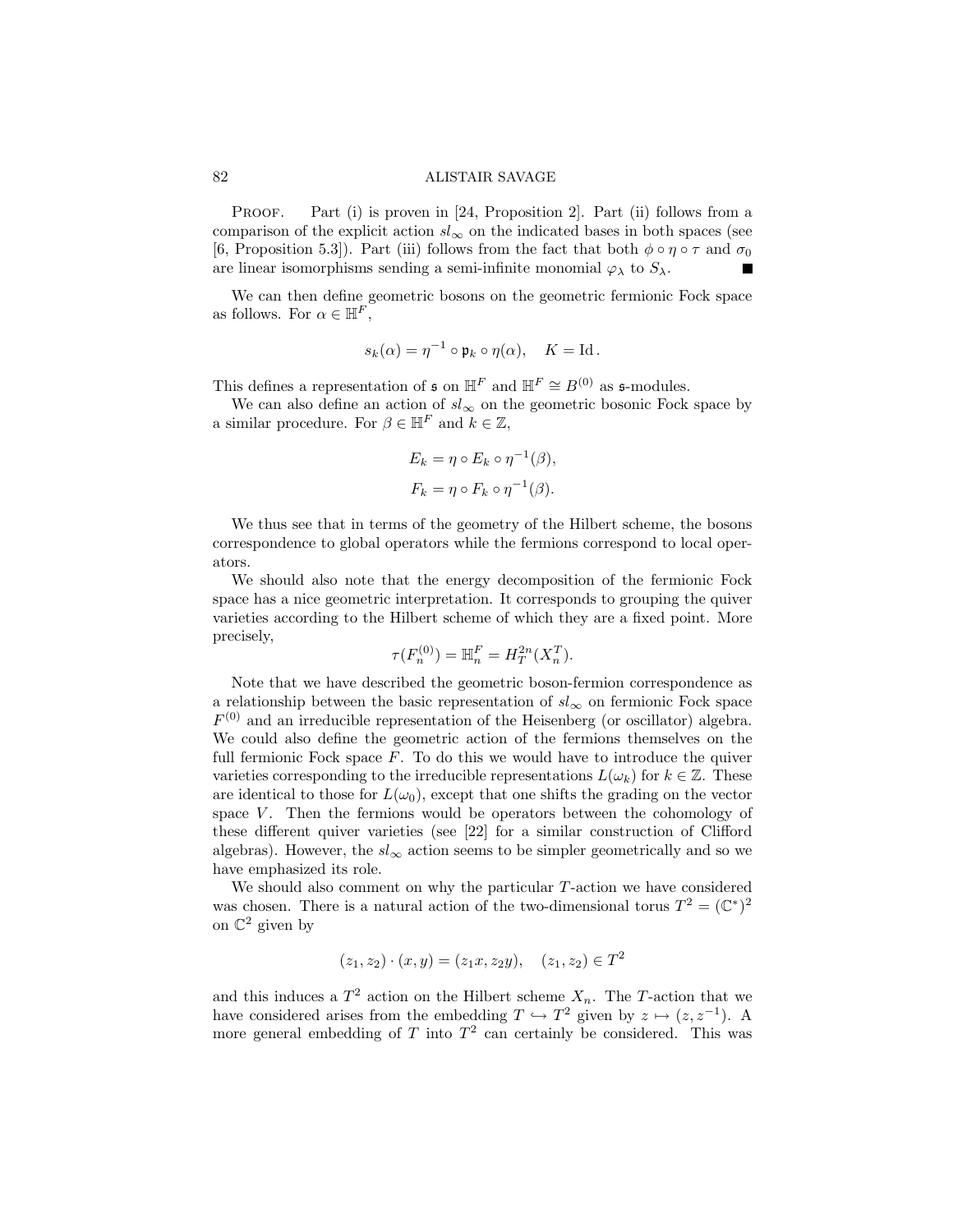examined in [12, 16] and one finds that the fixed point contributions to the equivariant cohomology correspond to Jack polynomials which generalize the Schur polynomials above. Furthermore, one could consider the entire  $T^2$  action and one would obtain polynomials with an enlarged coefficient ring containing a parameter which specialize to the Jack polynomials. However, in these more general settings, one loses the natural identification of the quiver varieties of type  $A_{\infty}$  with the set of fixed points. Under the embedding  $z \mapsto (z, z^{-1})$ , the grading on the vector space  $V$  in the definition of the quiver variety appears naturally as described in Section 4.

Acknowledgements. The author would like to thank I. B. Frenkel for many invaluable comments and suggestions. He would also like to thank M. Harada, A. Knutson, M. Haiman, and W. Wang for answering his questions on equivariant cohomology, and M. Lau for useful discussions. Finally, he would like to thank the American Institute of Mathematics and the organizers of the ARCC Workshop on Generalized Kostka Polynomials, where some of the ideas in this paper were developed.

#### **REFERENCES**

- 1. M. F. Atiyah and R. Bott, The moment map and equivariant cohomology. Topology 23 (1984), no. 1, 1–28.
- 2. D. A. Cox and S. Katz, Mirror symmetry and algebraic geometry. Mathematical Surveys and Monographs 68, American Mathematical Society, Providence, RI, 1999.
- 3. E. Date, M. Jimbo, M. Kashiwara, and T. Miwa, Transformation groups for soliton equations. Euclidean Lie algebras and reduction of the KP hierarchy. Publ. Res. Inst. Math. Sci. 18 (1982), no. 3, 1077–1110.
- 4. G. Ellingsrud and S. A. Strømme, On the homology of the Hilbert scheme of points in the plane. Invent. Math. 87 (1987), no. 2, 343–352.
- 5. I. B. Frenkel, Two constructions of affine Lie algebra representations and bosonfermion correspondence in quantum field theory. J. Funct. Anal. 44 (1981), no. 3, 259–327.
- 6. I. B. Frenkel and A. Savage, Bases of representations of type A affine Lie algebras via quiver varieties and statistical mechanics. Int. Math. Res. Not. 2003, no. 28, 1521– 1547.
- 7. I. Grojnowski, Instantons and affine algebras. I. The Hilbert scheme and vertex operators. Math. Res. Lett. 3 (1996), no. 2, 275–291.
- 8. M. Haiman, Hilbert schemes as quiver varieties. http://www.math.berkeley.edu/∼hausel/ quiver/seminar10.html.
- 9. V. G. Kac, Infinite-dimensional Lie algebras. Third edition. Cambridge University Press, Cambridge, 1990.
- 10. P. B. Kronheimer and H. Nakajima, Yang-Mills instantons on ALE gravitational instantons. Math. Ann. 288 (1990), no. 2, 263–307.
- 11. A. Kuznetsov, Quiver varieties and Hilbert schemes. arXiv:math.AG/0111092.
- 12. W.-P. Li, Z. Qin, and W. Wang, The cohomology rings of Hilbert schemes via Jack polynomials. arXiv:math.AG/0411255.
- 13. W.-P. Li, Z. Qin, and W. Wang, Hilbert schemes, integrable hierarchies, and Gromov-Witten theory. Int. Math. Res. Not. 2004 no. 40, 2085–2104.
- 14. G. Lusztig, Quivers, perverse sheaves, and quantized enveloping algebras. J. Amer. Math. Soc. 4 (1991), no. 2, 365–421.
- 15. I. G. Macdonald, Symmetric functions and Hall polynomials. Second edition. Oxford University Press, New York, 1995.
- 16. H. Nakajima, Jack polynomials and Hilbert schemes of points on surfaces. arXiv:math. AG/9610021.